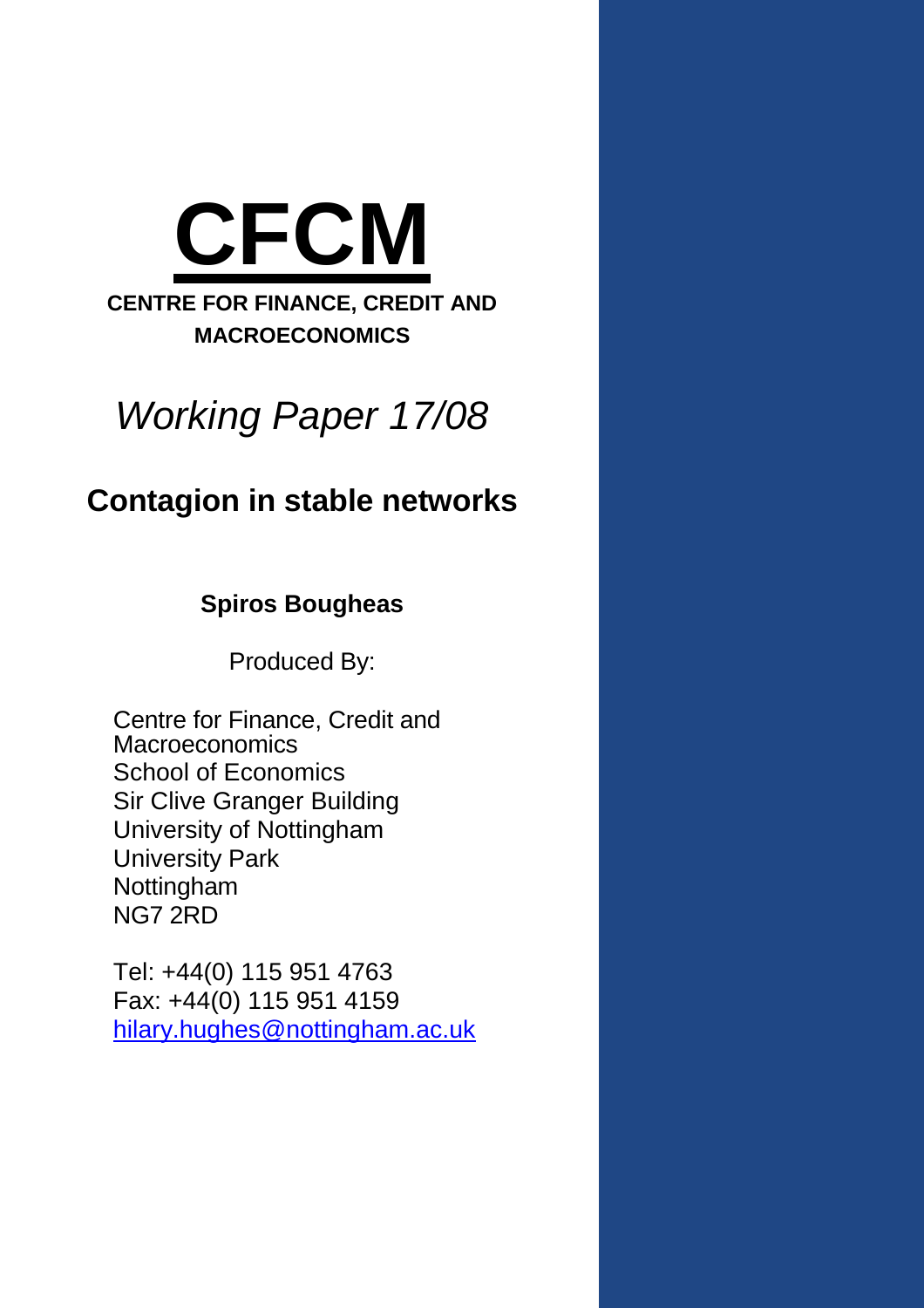# Contagion in Stable Networks<sup>\*</sup>

Spiros Bougheas<sup>†</sup> University of Nottingham

September 2017

#### Abstract

We study the formation of networks in environments where agents derive benefits from other agents directly linked to them but suffer losses through contagion when any agent on a path connected to them is hit by a shock. We first consider networks with undirected links (e.g. epidemics, underground resistance organizations, trade networks) where we find that stable networks are comprised of completely connected disjoint subnetworks. Then, we consider networks with directed links and we find that the completely connected network is stable, although, its exact structure, and thus contagion implications, is sensitive to parameter values for costs and benefits. Lastly, we introduce aggregate externalities (e.g. fire sales for the case of financial networks) and we find that stable networks can be asymmetric, connected but not completely connected, thus capturing the main features of inter-industry and financial networks.

Keywords: Network Formation, Stability, Contagion *JEL:* C72, D85

<sup>\*</sup>**Acknowledgements:** I would like to thank Vincen Anesi, Matthias Dahm, Daniel Seidmann, and participants at the 22nd Coalition Theory Network Workshop, University of Glasgow (UK, 2017) and the Conference on Economic Design, University of York (UK, 2017) for helpul comments and suggestions. The usual disclaimer applies.

<sup>&</sup>lt;sup>†</sup>Scool of Economics, University of Nottingham, University Park, Nottingham NG7 2RD, UK; e-mail: spiros.bougheas@nottingham.ac.uk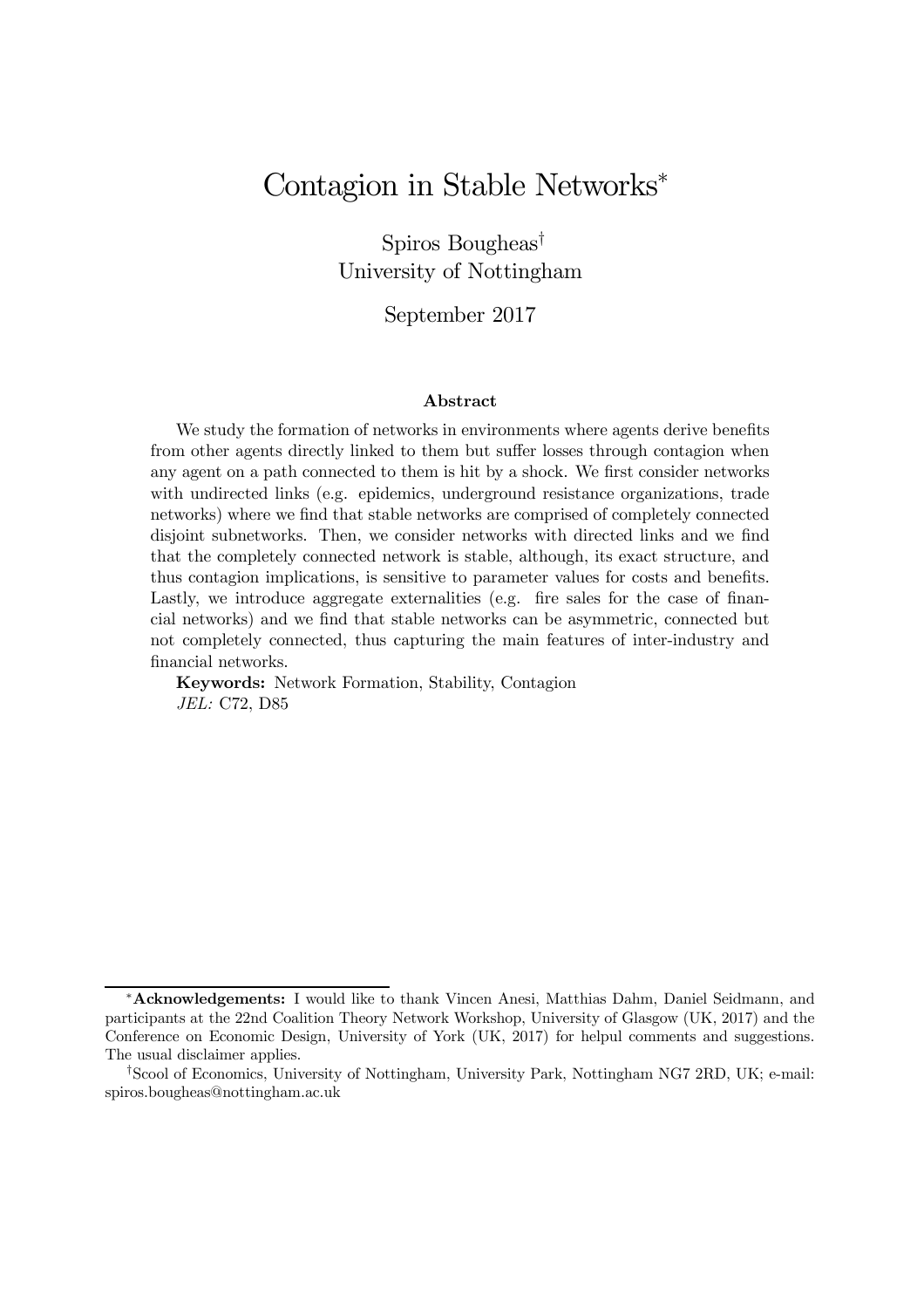# 1. Introduction

A significant part of the literature on strategic network formation has focused on variants of the 'connections' model studied by Jackson and Wolinsky (1996). The common idea of this literature is that being part of a network allows agents to benefit not only from their direct links but also from indirect connections to other agents in the network. In contrast, the costs of network participation in these models are only associated with the creation of direct links. However, as Blume *et al.* (2011) observe in many networks studied in economics and other disciplines the structure of costs and benefits is inverted. As an example from economics they refer to the extensive body of work on issues related to systemic risk in financial networks. In those networks two institutions form a link by signing a loan agreement from which each party derives a benefit. A failure by one institution to meet its obligations inflicts costs not only to the two parties that have signed the agreement but also to other institutions connected to them, directly or indirectly, by other financial agreements.

The above observation motivated Blume *et al.* (2011) to study the formation of networks with this alternative general payoff structure. They have restricted their analysis to undirected graphs where information can flow in either direction along a link. Using stability as a solution concept that allows them to make predictions about which network structures are more likely to form they find stable networks that consist of fully connected disjoint subgraphs (cliques). Such arrangements might be offering a good description of some examples of social networks they mentioned in their paper (e.g. formation of groups that minimize the risk of disease epidemics and the organization of cladenstine operations) but definitely less so for financial systems that have network structures which are connected but incomplete.<sup>1</sup> In such networks there is always a path connecting any of the nodes (financial institutions) with every other node (ignoring for the moment that links can also be directed), however, not all nodes are directly linked with every other node.

In this paper, we argue that by distinguishing between directed and undirected graphs we can explain such variations in network structures. We begin by analyzing the formation of undirected networks in a variant of the Blume *et al.* (2011) model. As in their model (a) agents derive a benefit by forming a link, and (b) each agent fails independently with some fixed probability. The difference in the two models is related to the way the costs associated with such failures spread through the network. In their model after a failure each node with some probability becomes live and shocks can only be transmitted through live nodes. In our model all nodes are live and thus affected by the shock, however, the magnitude of the losses for each node depends on its distance from the one that initially failed. We confirm that when links are undirected there exist stable networks that consist of fully connected disjoint subgraphs but we go one step further by showing that these are the only structures that can be stable.

Then, we turn our attention to directed networks where shocks can be only transmitted along directed paths. In financial networks an outgoing (ingoing) link means that the institution represented by the node is a borrower (lender). Thus, the link captures the flow of financial liabilities. By having only a subset of nodes being live the Blume *et* 

<sup>1</sup>For a variety of examples see the review article by Bougheas and Kirman (2015).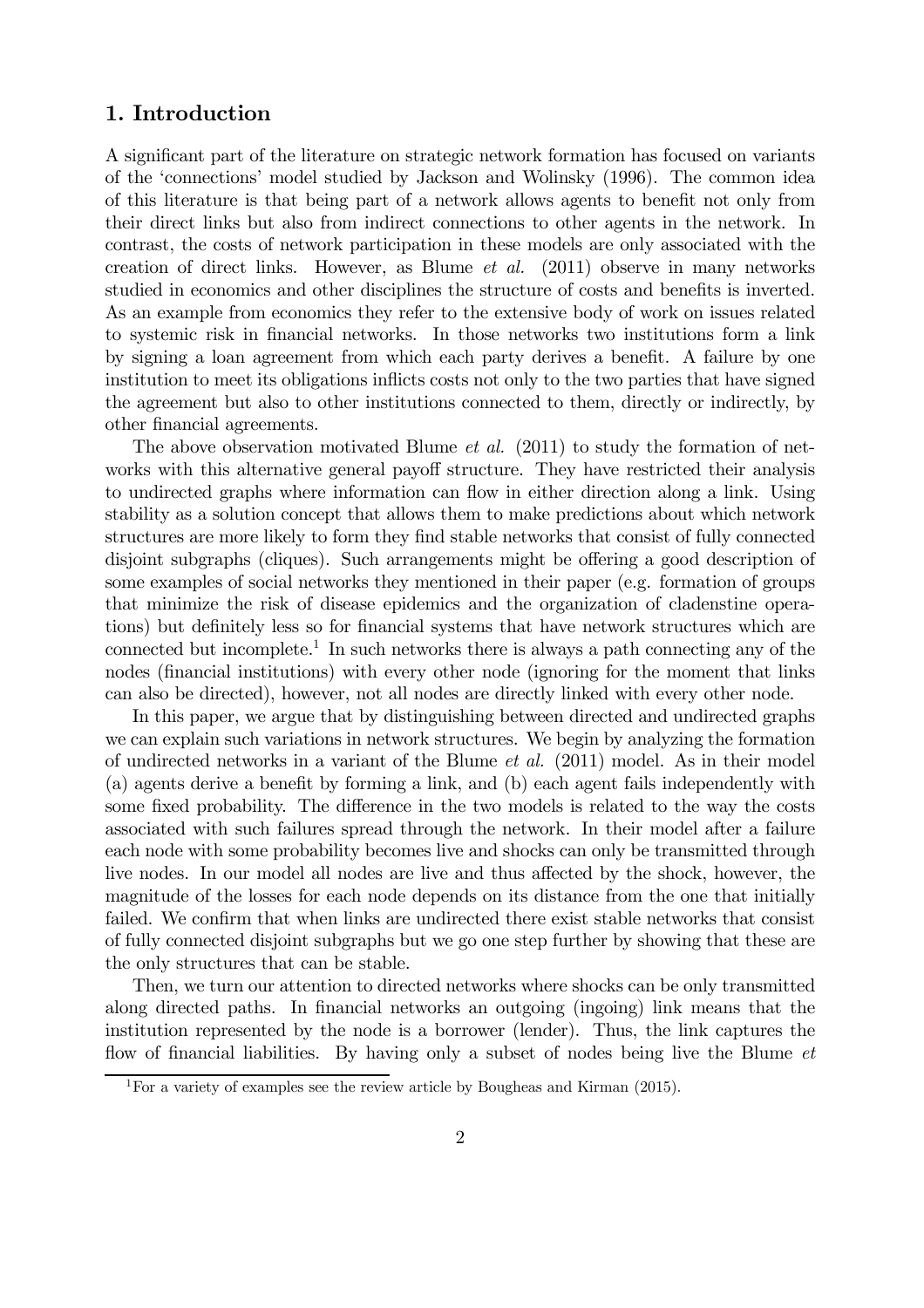*al.* (2011) model mimics the transmission of shocks in directed networks. However, there is an important difference. In their model the paths are exogenously determined but in our model are equilibrium outcomes. The direction of the links are determined by the strategic decisions of agents. We find that the most likely stable structures are complete directed networks (tournaments). More interestingly, we find that small variations in the parameters of the model can significantly affect the vulnerability of the network to a failure of any randomly chosen node. In particular, we find that by either slightly decreasing the benefit derived from forming a link or slightly decreasing the cost associated with being hit by a shock we can move from a network structure where there is only one (critical) agent whose failure would affect all other agents to a stable structure where all agents become critical.

The prediction that stable networks with directed links are connected fits well with what we know about the structure of financial networks, however, our prediction that such networks are complete is not. With that in mind we next consider a modified version of our model that allows for aggregate externalities. More specifically, we consider the case where the costs suffered by each agent following a shock on the network is increasing in the number of agents being affected. Now we find that there are parameter values such that any stable network is connected but not complete. Moreover, we find that such networks are more likely to be asymmetric that is also a feature of real networks.

In the following section, we describe a few examples of networks from economics and other disciplines, both undirected and directed, whose general structure is captured by our model.<sup>2</sup> We also offer examples of aggregate externalities that might generate network structures similar to those predicted by our final version of our model..

# 1.1. Contagion in Social and Economic Networks

The first three are examples of undirected networks and the following two are examples of directed networks.

Contagious diseases and group size As Blume *et al.* (2011) observe there is a tradeoff related to the formation of social groups. Larger clusters increase the benefits of participants, however, they also increase the risk of contagion. This trade-off is clearly illustrated in the study by Hamilton *et al.* (2007) of hunter-gatherer societies where they make the distinction between cohesive and disruptive forces in the process of group formation and among the latter they identify the spread of diseases.

Underground resistance networks This is another of the examples offered by Blume *et al.* (2011). Participants in such organizations benefit by working in groups but also there is a risk that the group might be infiltrated. Chai (1993) explores this trade-off in the context of groups that resist governments while Morselli *et al.* (2007) do the same for criminal networks.

<sup>&</sup>lt;sup>2</sup>Many more examples of social and economic networks can be found in Jackson (2008) and Newman (2010).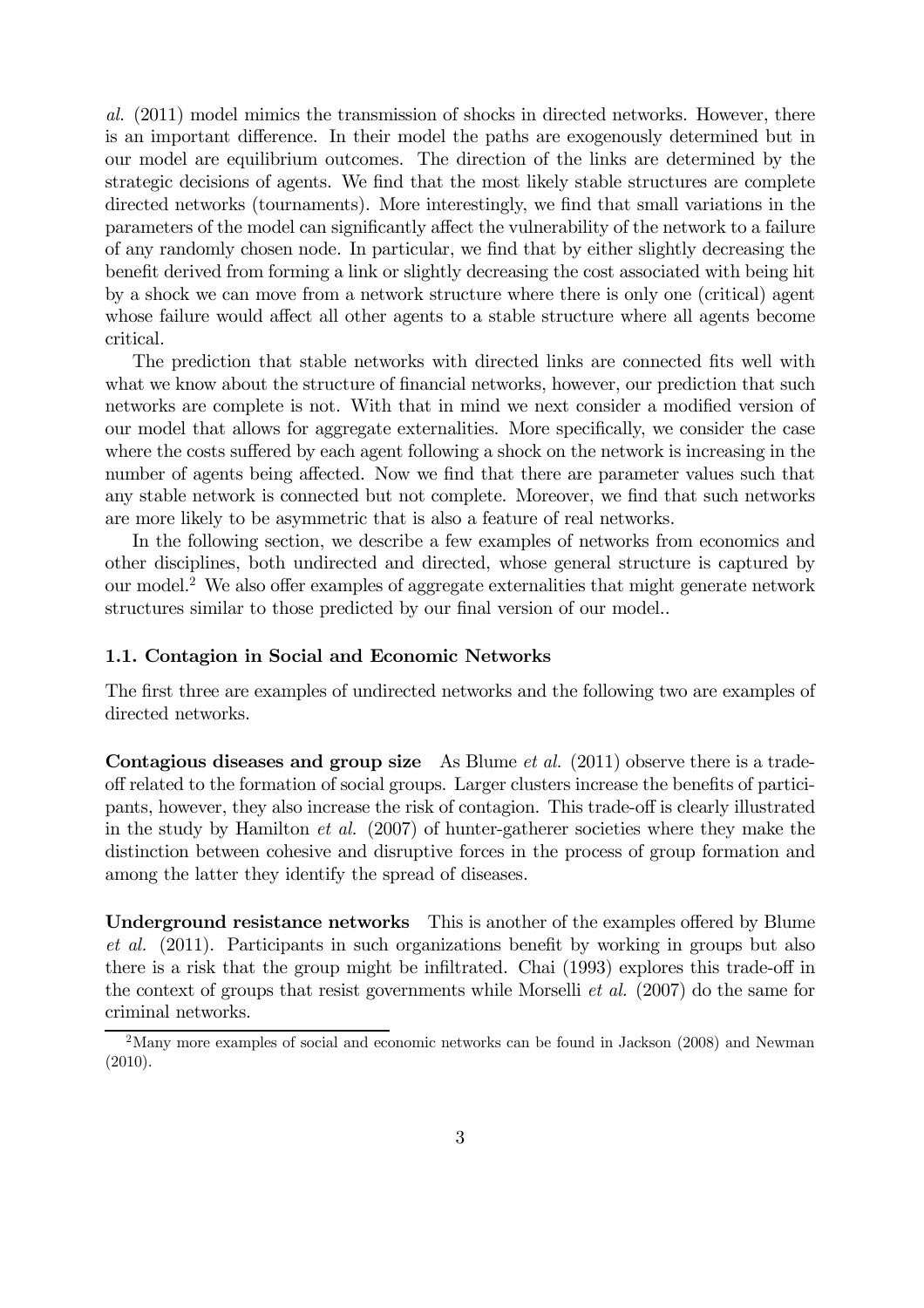Globalization and the international transmission of shocks The free movement of goods and services, intermediate inputs in production (labor and physical capital) and financial capital can be welfare enhancing during times of prosperity but they also facilitate the transmission of regional shocks around the globe. This trade-off has been studied by Imbs (2004), Kose *et al.* (2003) and since then it has been an active topic of research.

What all three examples mentioned above have in common is that links are symmetric and thus undirected.<sup>3</sup> In all three examples the size of the group is a source of tension between opposing forces. Larger groups confer benefits to participants as there are more opportunities for collaboration. However, larger groups also expose a greater number of participants to shocks in their network (new virus, an agent caught by the authorities, a macroeconomic downturn). How big the network will be it will depend on balancing the costs and benefits of participation. The risk of losing a member in clandestine operations might be unacceptable and thus would keep the size of the network small. In contrast, the international trade network has been expanding both by enlisting more trading partners and reducing barriers to trade.

Financial networks and systemic risk This is our first example of a directed network. In the description we offered above shocks are transmitted around the network from borrowers to lenders. The inability of a borrower institution to meet its obligations with its lenders can cause a cascade of failures through the system. The lenders of the initially failing institution might be unable to meet their own obligations and this process can keep going till the system is cleared (e.g., Eisenberg and Noe, 2001).<sup>4</sup> Shocks can also be transmitted from lenders to borrowers when the former group suddenly interrupts established credit lines that it has earlier provided to the latter group. Episodes of market freezes usually take place before the onset of a crisis as lenders anticipate that borrowers will, in the near future, have a hard time repaying their debts (e.g. Diamond and Rajan;  $2011$ ).<sup>5</sup>

During a crisis, systemic losses can get magnified because of 'fire sales'.<sup>6</sup> As Shleifer and Vishny (1992) have shown the simultaneous liquidation of assets by multiple institutions can depress the market prices of these assets which in turn further deteriorates the balance sheets of other institutions that hold similar assets thus potentially leading to further failures.

Firm linkages and macroeconomic fat tails Directed networks are also useful for understanding the causes of fat tails in the distribution of macroeconomic shocks. Recent work by Acemoglu *et al.* (2012, 2017b) have shown that the interaction between the distribution of idiosyncratic shocks and the structure of the network can become a shock

<sup>&</sup>lt;sup>3</sup>There are exceptions but to address them we need a more specialized model. For example, as Chai  $(1993)$  suggests while it is true that exposure to the risk of infiltration keeps the size of resistance groups small, these groups can be further protected by having a hierachical structure where every person is in contact with no more that three other members (one above and two below).

<sup>4</sup>For excellent literature reviews see Acemoglu *et al.* 2017a, Babus and Allen (2009) and Glasserman and Young (2016).

<sup>&</sup>lt;sup>5</sup>For a network approach to market freezes see Gabrieli and Georg  $(2014)$ .

<sup>&</sup>lt;sup>6</sup>See Shleifer and Vishny  $(2011)$  for a review of the literature.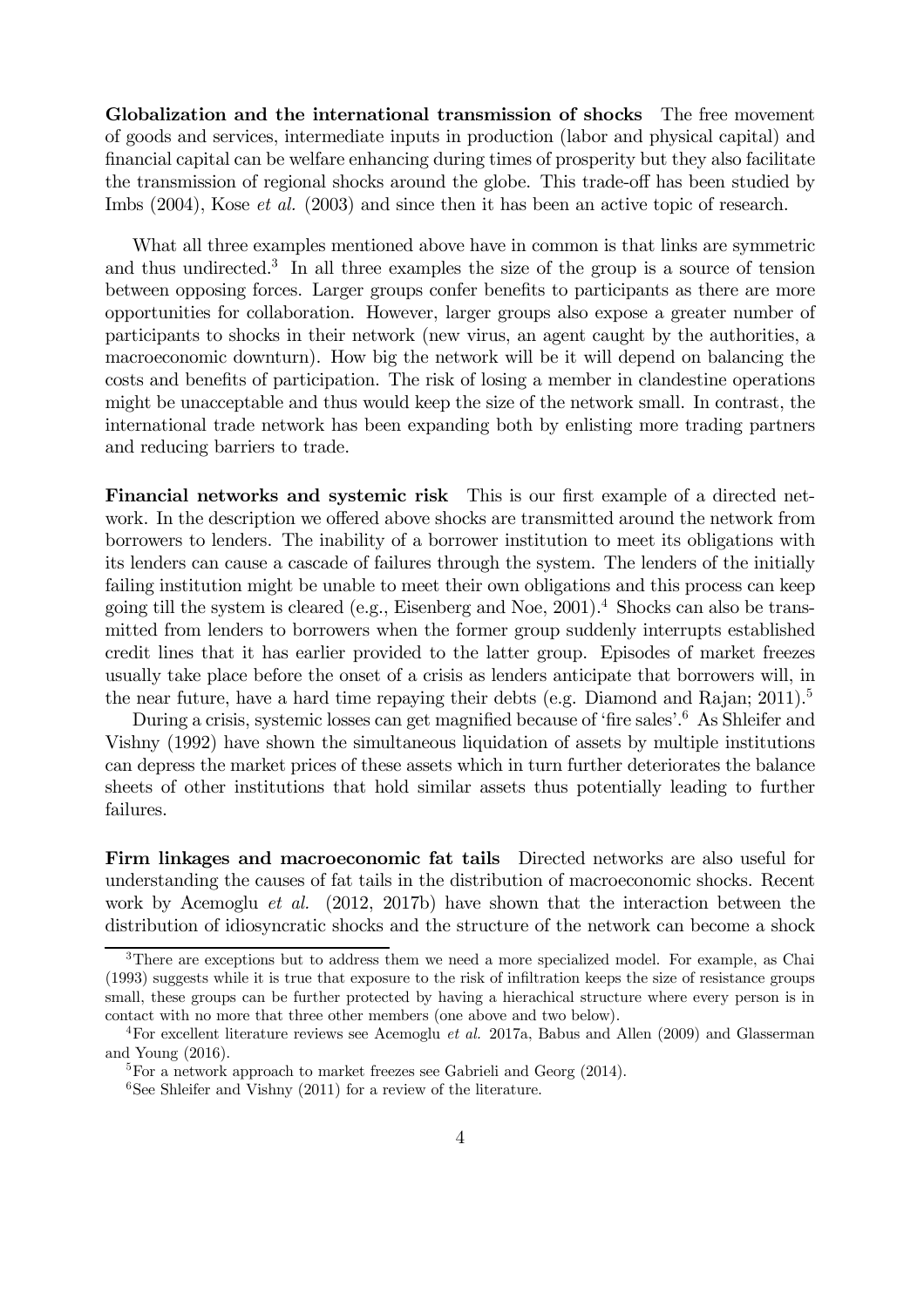amplification mechanism that can explain 'abnormal' shocks at the aggregate level.<sup>7</sup> They analyze networks where nodes represent firms that buy from and sell goods to each other thus creating a web of complex relationships.

In Acemoglu *et al.* (2017b) they show that light-tailed risks (small deviations from the normal case) in conjunction with some lack of balance in terms of economic importance across the sectors of the economy can give rise to macroeconomic fat tails. One possible explanation for the deviation of the distribution of idiosyncratic shocks from the normal case can be related to what in the past macroeconomists have identified as aggregate demand externalities. Examples of such externalities have been studied in a variety of contexts, such as search in labor markets (Diamond, 1982), coordination of economic activity (Cooper and John, 1988), market structure (Kiyotaki, 1988) and industrial development (Murphy *et al.,* 1989).

By introducing in our model aggregate external effects we are able to show that directed networks, such as those considered above, though connected are not complete. We also find that such networks are more likely to me asymmetric which is consistent with real-life macroeconomic and financial networks.

# 1.2. Related Literature

Our paper is related to a quickly expanding literature on the endogenous formation of economic and social networks. Early work focused on variants of the Jackson and Wolinsky  $(1996)$  connectionist model.<sup>8</sup> We focus our literature review on works that consider network formation in environments with systemic risk.

As we mentioned above, the most closely related paper to ours is Blume *et al.* (2011). They restrict their attention to undirected graphs. However, the transmission of a shock is restricted to spread only through live nodes. In contrast, in the undirected graph version of our model all nodes are live but we allow for losses to be discounted as the distance of nodes from the one hit by the shock goes up. The two models become identical by setting equal to one (a) the probability of a node being live in Blume *et al.* (2011), and (b) the discount factor in our model. In addition, to finding, as they do, that there exist stable networks that consist of disjoint fully connected subgraphs we also show that any stable network must have that structure.

Erol and Vohra (2014) also consider formation of undirected links and derive a similar result, however, they do so from a network formation game that has a quite different structure. In their model any pair of agents linked together play a coordination game, each agent deciding whether to default or not and where their expected payoffs also depend on their beliefs about the default strategies of all other agents. At an earlier stage agents form undirected links anticipating the later stage possibilities.

Our work is also related to a number of papers in the finance literature that explore the links between network structure and systemic risk. In particular, there has been a lot

<sup>7</sup>See also Carvalho (2014) for a lees technical exposition of this topic.

<sup>8</sup>See, for example, Bala and Goyal (2000), Dutta and Mutuswami (1997), Jackson and Watts (2002) and Watts (2002).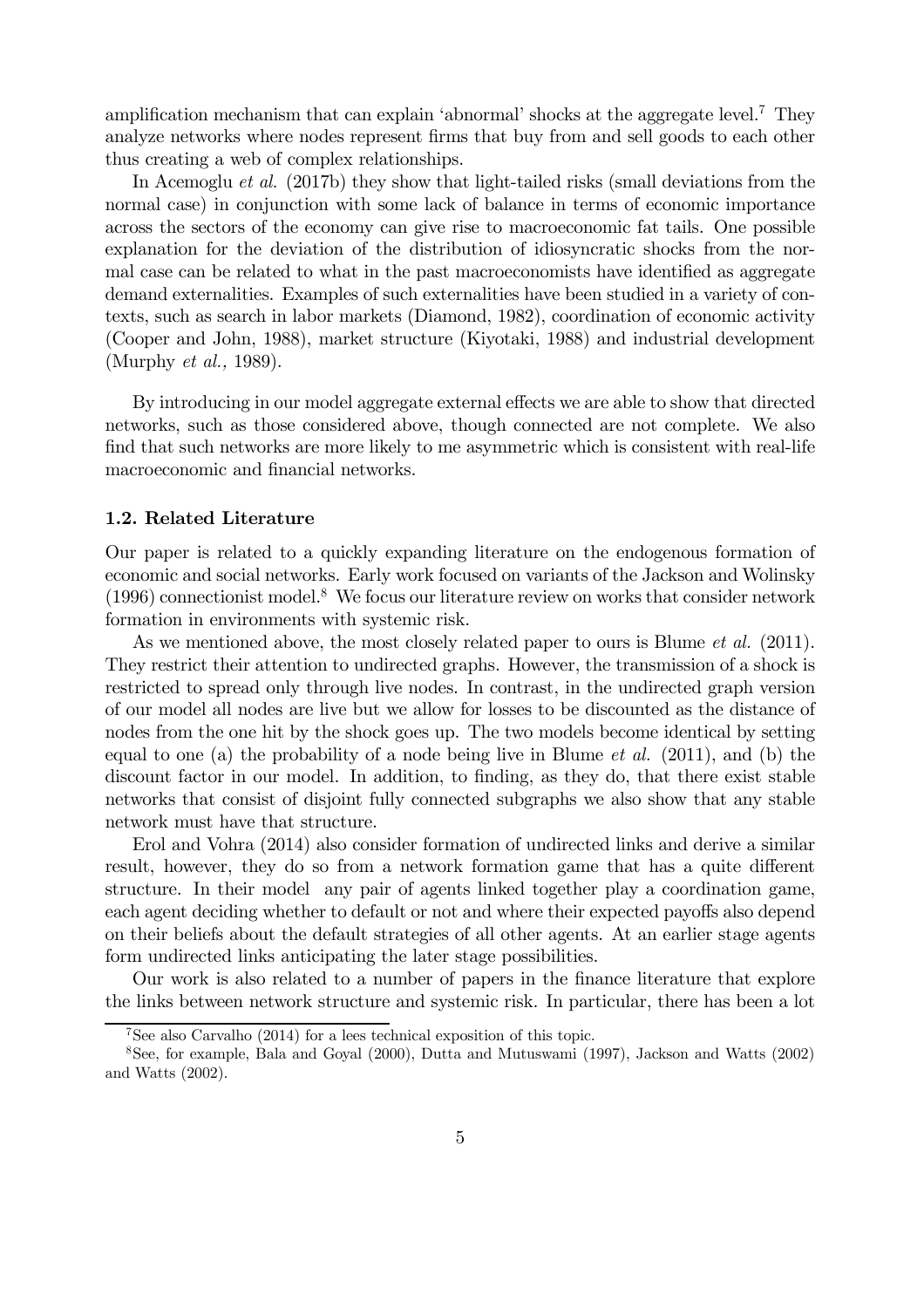of work attempting to understand which types of network structures are more vulnerable to systemic risk (e.g., Acemoglu *et al.*, 2015; Elliott *et al.*, 2014).

Recently, there has also been some work on the formation of such networks. Cohen-Cole *et al.* (2010) study competition in the financial market where participants form undirected links. In Babus (2013) financial institutions form links to insure themselves against the probability of system wide default. In contrast, in the financial interpretation of our model financial institutions are participating in an interbank market. Acemoglu et al. (2014) also study network formation but they exogenously restrict the links that are allowed to be formed. When such restrictions are lifted then the complete network can be stable. By introducing aggregate externalities we have derived alternative equilibrium structures.

Lastly, Caballero and Simpsek (2013) also consider externalities in financial markets within a network approach. They introduce the concept of 'price complexity externality' to refer to the negative externality imposed to the rest of the system by the liquidation of assets by failing institutions.

# 2. Undirected Networks

There are *n* agents represented as nodes on a graph (network). Let  $N = \{1, ..., n\}$  denote the set of nodes. A link between two nodes indicates that the corresponding agents have a direct relationship. Let  $g^N$  denote the complete network where all agents are directly connected and let  $G = \{ g \mid g \subseteq g^N \}$  denote the set of all possible graphs. For two agents i and j who are directly linked in network g we write  $ij \in g$ .

The following notations will be useful. We will write  $q + ij$  for the network that we obtain when we add link *ij* to an existing network g. Similarly, we will write  $g - ij$  for the network that we obtain after deleting link  $ij$ . A *walk* between agents  $i$  and  $j$  is defined as a sequence of agents beginning with  $i$  and ending with  $j$  such that for every pair of adjacent agents in the sequence there exists a direct link. A *path* between agents  $i$  and  $j$ is defined as a sequence of agents beginning with  $i$  and ending with  $j$  such that for every pair of adjacent agents there exists a direct link and each agent appears only once in the sequence. We let  $t(i)$  denote the number of direct links in the shortest path between agents  $i$  and  $j$ . A *cycle* is formed by adding the link  $i\dot{j}$  to a path between agents  $i$  and . A *complete cycle* is a cycle where all the agents that belong on the cycle are connected with each other. An *empty cycle* is a cycle that there are no links between any two agents that belong on the cycle and are not adjacent.

For any network g we let  $C(g)$  denote the set of all distinct connected subgraphs and  $D(g)$  the set of all isolated nodes. Then  $g = (\cup_{g' \in C(g)} g') \cup D(g)$ . We let  $g'^N$  denote that the subgraph  $g'$  is complete.<sup>9</sup>

For any player *i* we define  $T_k^i = \{j : t(ij) = k\}$ , that is the set of agents with a shortest distance from agent *i* equal to k. Let  $|T_k^i|$  denote the cardinality of the set. Then we have  $\sum_{k=1}^{n-1} |T_k^i| = n-1$ . Notice that  $|T_1^i|$  is equal to the *degree* of node *i*.

<sup>&</sup>lt;sup>9</sup>Notice that there is a distinction between a complete cycle and a complete connected subgraph. An agent on a cycle path can be linked to an agent that does not belong to the cycle path. This is not allowed in the latter case.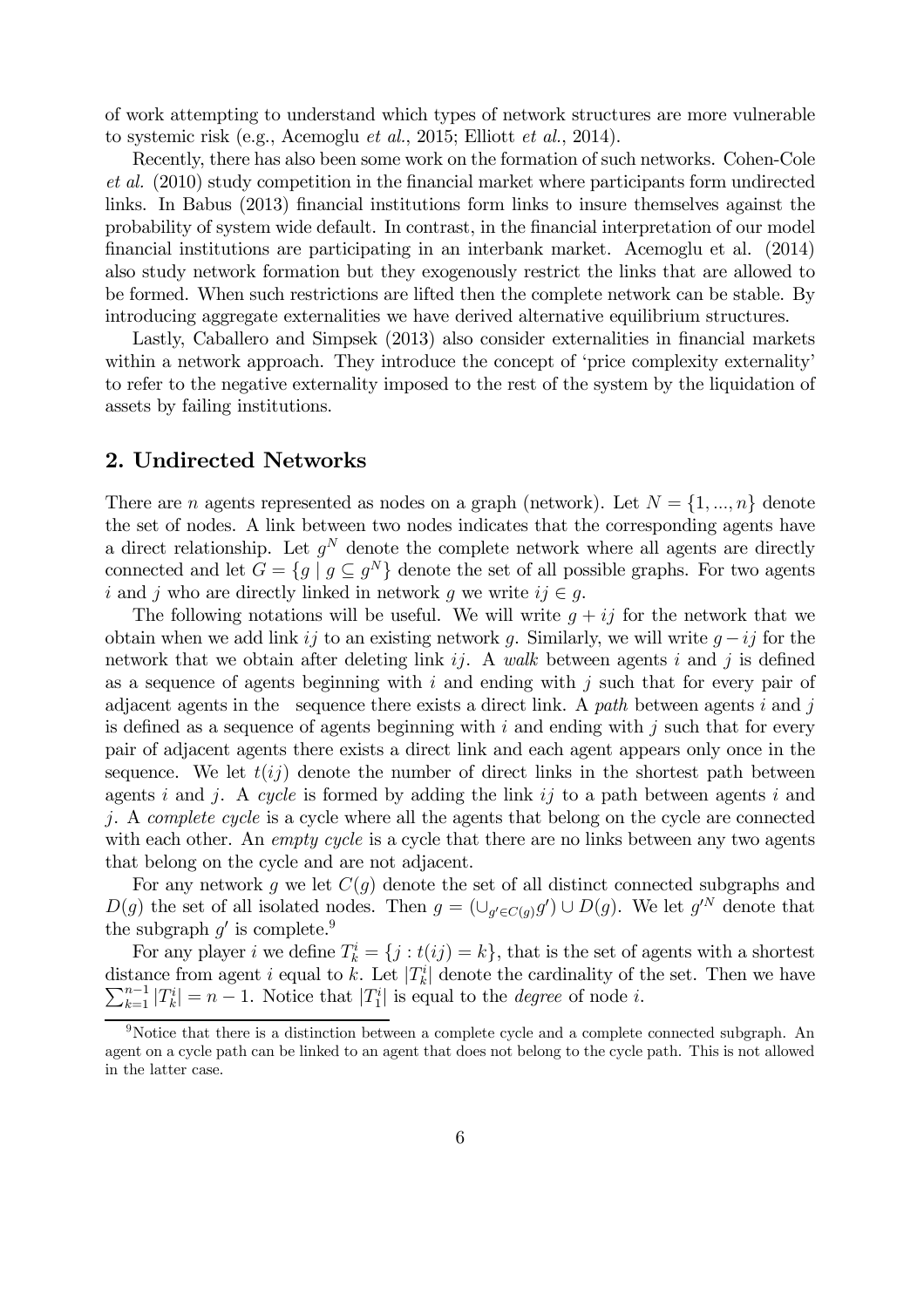Next, we define the benefits and costs from network participation. With probability  $\theta$ one of the nodes of the network is hit by a shock. Given that all nodes are hit by a shock with the same probability, the unconditional probability that a node is hit by a shock is equal to  $\frac{\theta}{n}$ .<sup>10</sup> Agents derive benefit b from each direct link as long as one of the following two conditions holds: Either the network is not hit by a shock or the network is hit by the shock but they are not connected, neither directly nor indirectly, to the agent hit by the shock. There is no benefit from indirect links. The cost to an agent of being hit by a shock is equal to  $c < 1$ . Other agents of the network will suffer losses only if they are connected to the agent who is hit by the shock (they have to belong to the same connected graph). Suppose that agent  $j$  is hit by a shock. For any agent  $i$  connected to agent  $j$  this indirect cost is given by  $\delta^{t(ij)}c$ , where  $0 < \delta < 1$ ; thus, the cost is declining with the number of links in the shortest path between the two agents.

Suppose that  $g' \in C(g)$  and let  $|g'|$  denote the cardinality of g'. Then, the expected net payoff  $v_i(g', N)$  of agent  $i \in g'$  is given by:

$$
v_i(g'_i, n) = \left(1 - \frac{|g'_i| \theta}{n}\right) |T_1^i| b - \frac{\theta}{n} c \left(1 + \delta |T_1^i| + \dots + \delta^{n-1} |T_{n-1}^i|\right)
$$
  
= 
$$
\left(1 - \frac{|g'_i| \theta}{n}\right) |T_1^i| b - \frac{\theta}{n} c \left(1 + \sum_{k=1}^{n-1} \delta^k |T_k^i|\right)
$$

The first term is equal to the expected benefit derived from belonging in a subset of the network g represented by a connected subgraph  $g'$ . The subgraph has  $|g'|$  nodes and thus the probability that one of the corresponding agents is hit by a shock is equal to  $\frac{|g'| \theta}{n}$ . As long as no agent that belongs to the subgraph is hit by the shock agent  $i$  will derive a benefit  $b$  from each of the direct links where the total number of these links is equal to  $|T_1^i|$ . The second term is equal to the corresponding expected costs. Each agent fails with probability  $\frac{\theta}{n}$ . When an agent who belongs to the subgraph is hit by the shock all agents suffer a loss that is equal to  $c$  times a discount factor that depends on the shortest distance of the agent from the one hit by the shock. Thus, costs due to contagion rise as the distance form the agent hit by the shock declines.

# 2.1. Stability

As in Jackson and Wolinsky (1996) we use the notion of *pair-wise stability* to allow us to make predictions about the types of networks that are likely to form. The formation of a new link requires the approval of both agents forming the link. But any players can severe a link unilaterally. This is a relatively weak notion of stability given that, as we will see below, allows for stable networks where every participant would prefer to severe all links simultaneously. In Section 4, we discuss alternative notions of stability where such cases would be eliminated. Still, the notion of pair-wise stability by sufficiently restricting the set of stable networks allows us to make interesting predictions. Moreover, as Jackson and Wolinsky (1996) note pairwise stability is independent of any particular dynamic process through which the network is formed.

 $10$ In Section 4, we discuss alternative specifications of the distribution of shocks.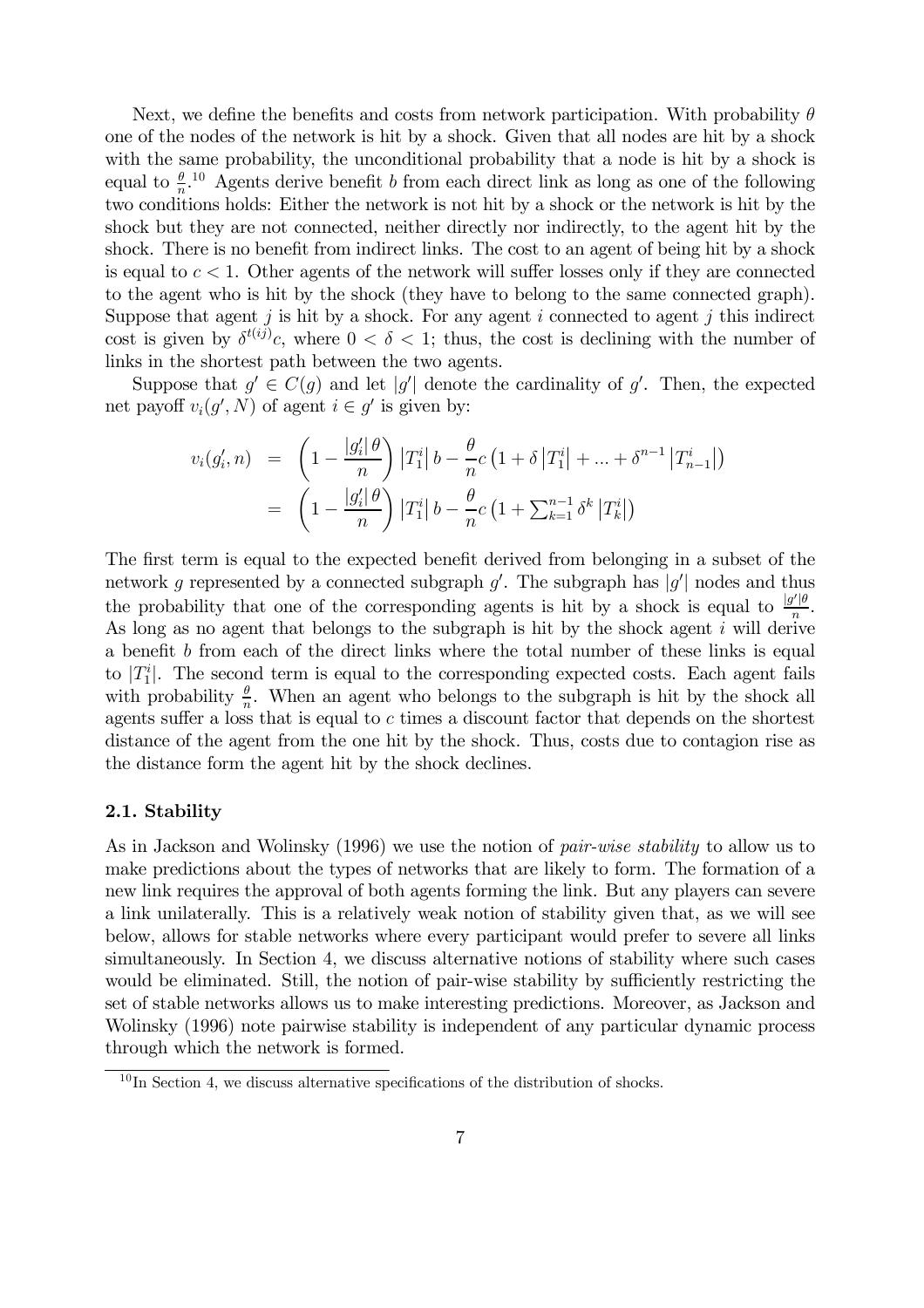**Definition 1** *A network, g, is stable if no agent i prefers to severe a link, and no pair of agents i* and *j* prefers to form link *ij*.

The following result addresses the two benchmark cases.<sup>11</sup>

**Lemma 1** (a) if  $\left(1 - \frac{2\theta}{n}\right)$  $\frac{2\theta}{n}$ )  $b < \frac{\theta}{n}$  $\frac{\theta}{n}$  *o* then the empty network is stable, and *(b)* if  $(1 - \theta) b > \frac{\theta}{n}$  $\frac{\theta}{n} \delta(1-\delta) c$  then the complete network,  $g^N$ , is stable.

Corollary 1 *If*

$$
(1 - \theta) b < \frac{\theta}{n} \delta (1 - \delta) c < \frac{\theta}{n} \delta c < \left(1 - \frac{2\theta}{n}\right) b
$$
 (1)

*then neither the complete network nor the empty network are stable.*

Our next result shows that stable networks always exist. In particular, as in Blume *et al.* (2011), we will show that we can always construct stable networks that consist of disjoint connected subgraphs. Then, we will go one step further and show that any stable network has that structure.

Proposition 1 *Stable networks always exist and consist of disjoint complete subgraphs.*

**Example 1** Let  $n = 9$ ,  $\delta = 0.9$ ,  $b = 5$ , and  $c = 1$ . Then the network comprised of two *complete subgraphs of sizes* 5 *and* 4*, respectively, is stable (see Figure 2.1).*<sup>12</sup>

Proposition1 has identified some sufficeent results for stability but by no means are necessary.<sup>13</sup> Even if a network might not be stable in the presence of isolated agents might be so in their absence. For example, a subgraph of size, say  $m'$  might not be stable if there are isolated agents, however, it might be stable if the smallest size complete connected subgraph in the network exceeds some minimum value. An implication of the last comment is that a multiplicity of stable networks is alomost certain.

Remark 1 *As we metioned above pair-wise stability is a very weak concept. For example, the stability condition for complete networks given in Proposition 1 might hold even if the* expected payoff of all agents is negative and thus they would prefer to be isolated. This *is because form the moment that the network is complete the net benefit of breaking a single link can be negative even if the agent can be better off had been able to severe all links at once. However, we can eliminate such networks if we restrict our attention to the (very realistic) case where the staring point of every network is the empty network (all*

$$
(1 - \theta)4b - \frac{\theta}{9}c(1 + 4\delta + 4\delta^2)
$$

<sup>13</sup>See A3 in the proof of the result in the Appendix.

<sup>&</sup>lt;sup>11</sup>All proofs are presented in the Appendix.

<sup>&</sup>lt;sup>12</sup>Notice that  $(A2)$  in the proof given in the Appendix is satisfied for these parameter values. In addition, we need to ensure that no agent belonging to the size 4 subgraph would like to link with an agent belonging to the size 5 subgraph. The expected payoff from creating the new link is given by

which is less than the expected payoff from not creating the link given by (A1) for  $n = 9$  and  $m = 4$ .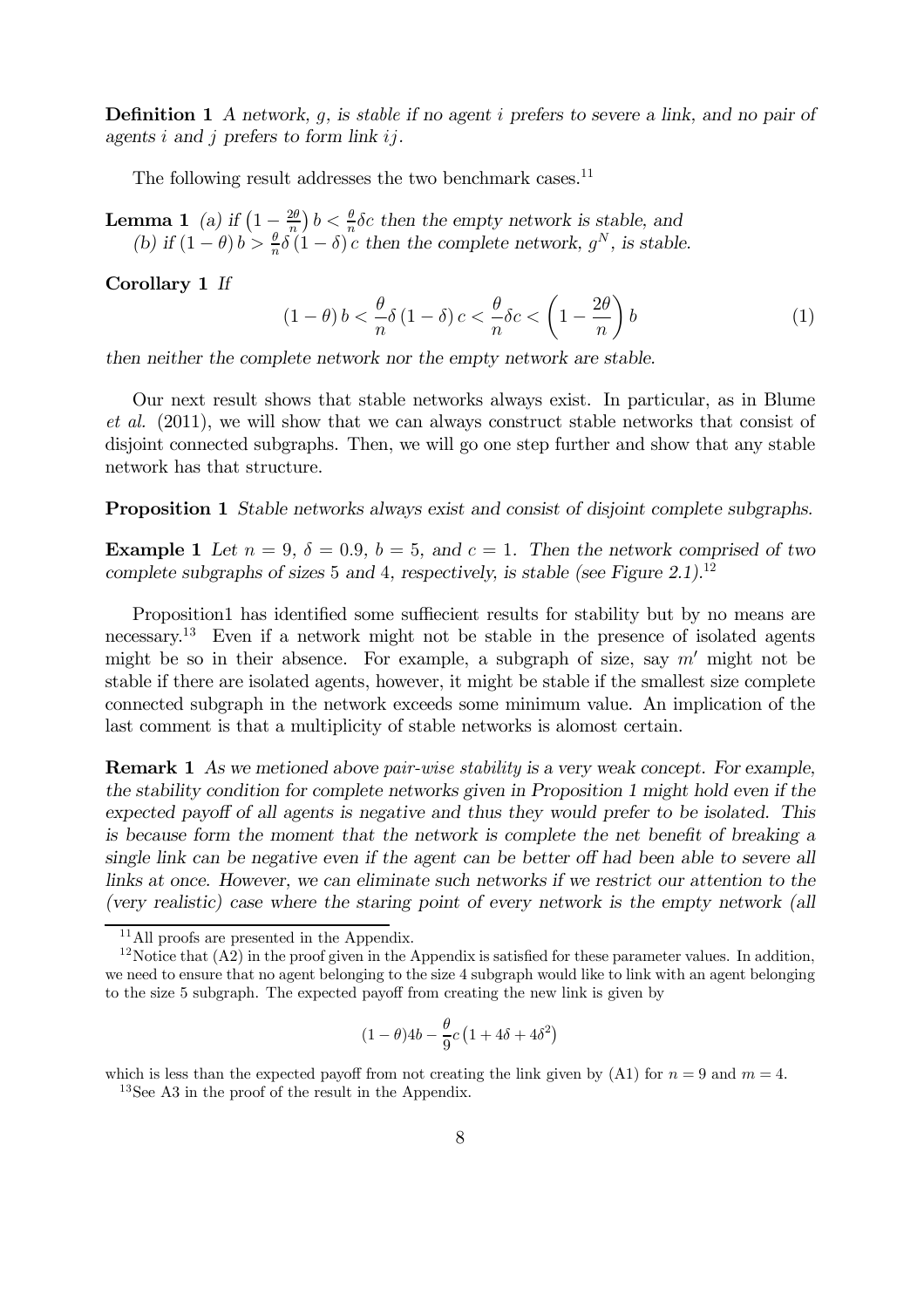

Figure 2.1: A Stable Network  $(n = 9, \delta = 0.9, \theta = 1/3, b = 5, c = 1)$ 

*agents are isolated). Under this restriction we can provide an upper bound on the size of* subgraphs that can be parts of stable networks. Define  $m^{**}(n)$  as the maximum value of *m* such that the following inequalities hold  $\left(1 - \frac{(m+1)\theta}{n}\right)$  $\boldsymbol{n}$  $b \geqslant \frac{\theta}{n}$  $\frac{\theta}{n}c\left(\delta + (m-1)\delta^2\right)$ . Thus,  $m^{**}$  is equal to the largest size of fully connected subgraph that an isolated agent would *wish to join and thus sets an upper bound for the size of such subgraphs. Notice that the lower bound can be an isolated agent. To see this suppose that*  $m^{**} = n - 1$ *. In that case, one stable network consists of a completely connected subgraph of size*  $n-1$  *and an isolated agent.*

Next, we show that any stable network consists of disjoint fully connected subgraphs. We first show that completeness is necessary for stability.

Proposition 2 *Any incomplete connected subgraph is not stable.*

Then, the following result follows immediately from Propositions 1 and 2.

Corollary 2 *Stable networks exist and each stable network consists of a collection of connected subgraphs.*

Stable networks respond to a trade-off between large size structures that bring more benefits to participants and small size structures that protect them from shocks. Given that indirect connections do not confer any benefits but are still potentially harmful they are absent in stable networks. The small size of hunter-gatherer societies might have indeed protected them against epidemics as the small size of resistance groups protects them against infiltration. In contrast, when the expected costs of contagion are low relative to the benefits of new connections the formation of large complete networks becomes possible.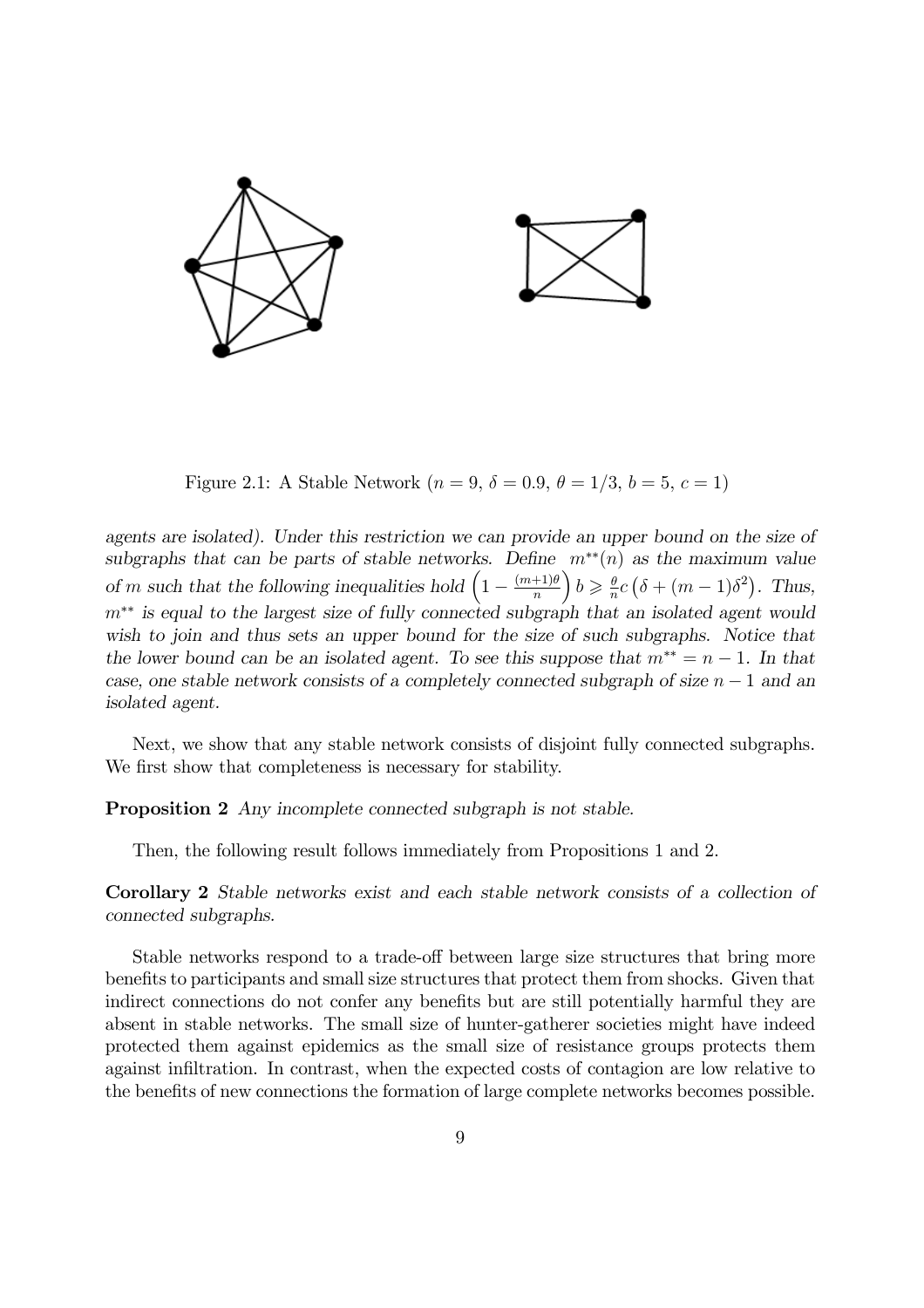For example, despite the losses in welfare resulting from the transmission of macroeconomic shocks there is still a tendency for expanding globalization by opening international borders to allow for the movement of goods and services, inputs in production and financial capital.

#### 2.2. *Ex Ante* Efficiency vs *Ex Post* Systemic Losses

Up to this point we have been focusing on the types of network structures that are more likely to form. Now we turn our attention to relative performance. For the types of networks that we are interested there are two potentially interesting ways of measuring performance. The first one is having a measure of *ex ante* performance as in Jackson and Wolinsky (1996) who used the sum of expected utilities of network participants. The second way provides a measure of *ex post* performance by focusing on 6the magnitude of potential systemic losses after a shock on the network. Clearly, these losses are minimized by not having any links at all, that is all agents are isolated,  $|D(q)| = n$ . Such a measure ignores the benefits of creating networks in the first place. Nevertheless, such a measure can be beneficial to policymakers who are interested in minimizing the damage form contagion. With that in mind, we are going to identify among all stable networks the one that minimizes *ex post* losses.

**Definition 2** A network  $g^*$  is ex ante efficient if it maximizes the sum of the payoffs of *all agents:*<sup>14</sup>

$$
g^* = \arg \max_{g} \sum_{i=1}^{n} v_i(g, n) = \arg \max_{g} \sum_{g' \in C(g)} \sum_{i \in g'} v_i(g', n) - |D(g)| \frac{\theta}{n}c
$$

**Proposition 3** *Efficient networks are such that every*  $g' \in C(g)$  *is complete.* 

Corollary 3 *Efficient networks are stable.* 

The expected payoff of an agent  $i$  belonging to one of the complete subgraphs of size  $m$ is given by  $\left(1 - \frac{m\theta}{n}\right)$  $\frac{m\theta}{n}\big)$   $(m-1)b-\frac{\theta}{n}$  $\frac{\theta}{n}c(1 + (m-1)\delta)$ . By maximizing this payoff with respect to  $m$  we can find the size of a completely connected subgraph  $\hat{m}$  that offers the maximum expected payoff to its members.<sup>15</sup> Setting the f.o.c. equal to 0 and solving for m we get:

$$
\hat{m} = \left(1 + \frac{n}{\theta} - \frac{c\delta}{b}\right)/2
$$

Notice that for a fixed size,  $n$ , of the network, the higher is the probability that the network will be hit by a shock the lower is the size of the optimal subgraph. If  $n \mod \hat{m} = 0$  then the network consisting of completely connected subgraphs of size  $\hat{m}$  is the one that maximizes ex ante efficiency. If  $n \mod m > 0$  then not all agents will be receiving the same payoff

<sup>&</sup>lt;sup>14</sup>Notice that the expected payoff of each  $i \in D(g)$  is equal to  $-\frac{\theta}{n}c$ . This expression cancels out in all our derivations with only exceptions those in the last section were we introduce aggregate externalities. For this reason we opted to keep it rather making an *ad hoc* introduction later in the paper.

<sup>&</sup>lt;sup>15</sup>Given that  $\hat{m}$  is probably not an integer we need to compare the payoffs of subgraphs of sizes equal to the first integer higher than  $\hat{m}$  with the payoffs of subgraphs of sizes equal to the first integer lower than  $\hat{m}$ . We will ignore this complication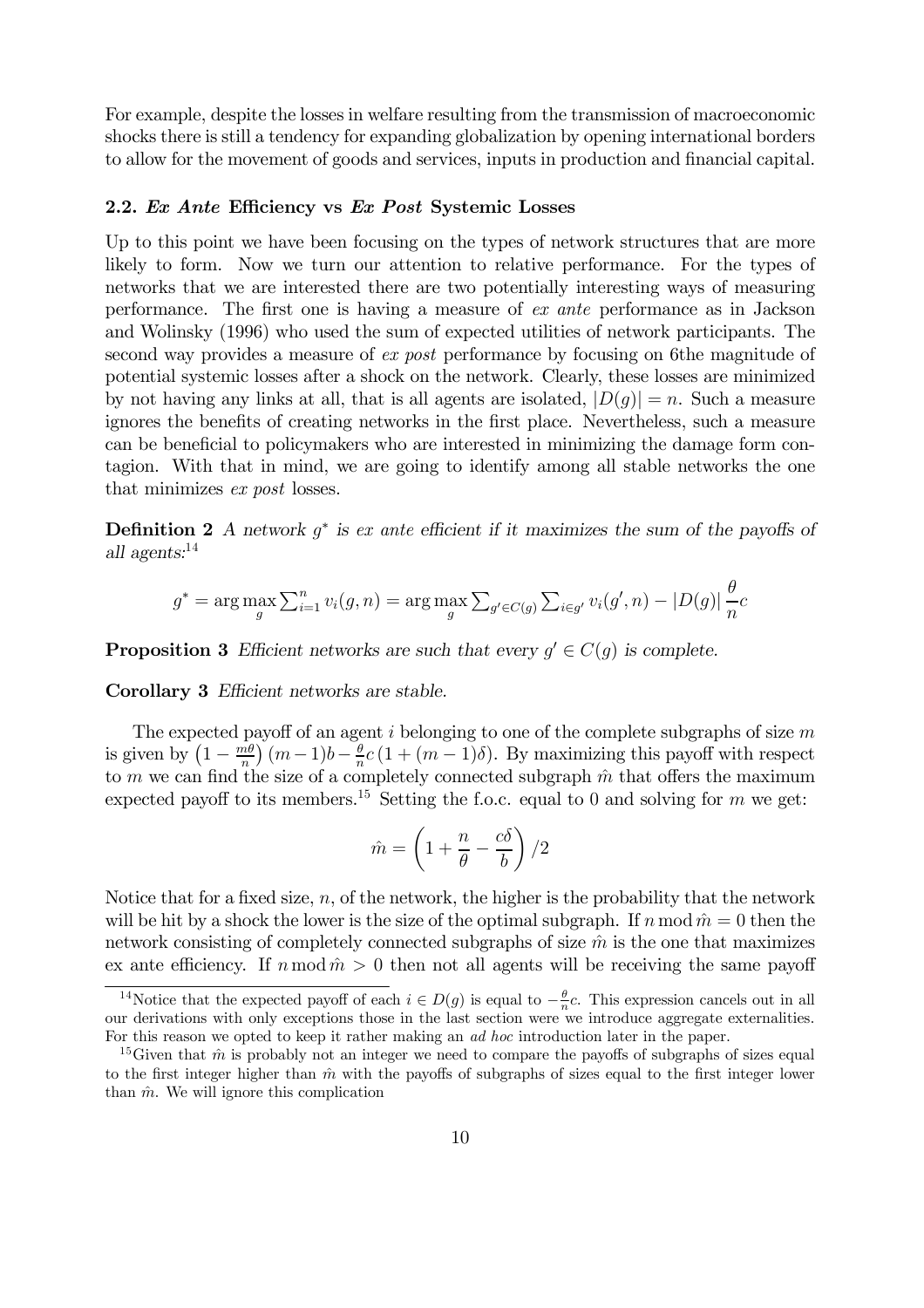and the most efficient network might not feature subgraphs of size  $\hat{m}$ . However, for high values  $\theta$ , c and  $\delta$  or low values of b,  $\hat{m}$  will be small relatively to n in which case it is more likely that the efficient network mainly consists of subgraphs of size  $\hat{m}$ .

Next, we consider the relationship between stability and systemic losses. Clearly, the magnitude of systemic losses following a shock decline as the size of subgraphs gets smaller. Therefore, we are looking for the smallest fully connected subgraph that is stable when all other subgraphs have the same size.<sup>16</sup> Denote the size of such subgraph by  $\tilde{m}$ . If the following inequality holds an agent belonging to a fully connected subgraph of size  $\tilde{m}$ would prefer not to link with another agent belonging to another similar subgraph:

$$
\left(1 - \frac{m\theta}{n}\right)(m-1)b - \frac{\theta}{n}c\left(1 + (m-1)\delta\right) > \left(1 - \frac{2m\theta}{n}\right)mb - \frac{\theta}{n}c\left(1 + m\delta + (m-1)\delta^2\right)
$$

The left-hand side is equal to the expected payoff from being part of a completely connected subgraph of size  $m$ . If the agent links with an agent in another similar subgraph the size of the new network will double and thus the probability that the subgraph will be hit by a shock also doubles. There is the additional benefit  $b$  from the extra link but also there are additional costs. There is an additional expected cost  $\frac{\theta}{n}c\delta$  related to the new link and an additional expected cost  $\frac{\theta}{n}c(m-1)\delta^2$  from the new indirect links.  $\tilde{m}$  is the smallest value of  $m$  such that the above inequality is satisfied. In that case a network consisting of fully connected subgraphs of size  $\tilde{m}$  is stable.

**Example 2** Let  $n = 6$ ,  $\delta = 1$ ,  $b = 1$ ,  $c = 7$ , and  $\theta = \frac{1}{2}$  $\frac{1}{2}$ . Then  $\hat{m} = 3$ . The above inequality *is satisfied for*  $m = 2$  *but not for*  $m = 1$  *and thus we have*  $\tilde{m} = 2$ *. Notice that this example* also trivially satisfies the stability condition for the complete network.

The above example identifies a tension between stability, efficiency and the size of systemic losses. The observation that stability can be satisfied with networks that are much larger than those that maximize efficiency is not necessarily due to the notion of stability that we use. When agents make decisions about forming or breaking a link they ignore the negative impact that these decisions have on the payoffs of other agents. This negative externality implies that agents would tend to form too many links relative to the number of links of the efficient network.<sup>17</sup>

# 3. Directed Networks

Up to this point we have treated symmetrically two agents forming a link. In our model the paths formed by the links of the network capture the path of contagion following a shock. Thus far, we have allowed the flows to follow both directions defined by a link. After a link is formed when any one of the two agents is hit by a shock then the other agent also suffers losses. However, in many applications contagion flows only in one direction which depends on the nature of the relationship between the two agents. For example, for any two linked banks in a banking network there is a lender bank and a borrower bank.

<sup>&</sup>lt;sup>16</sup>Once more, we need to do a bit more work when  $n$  is not divisible by that particular size.

<sup>&</sup>lt;sup>17</sup>As Acemoglu *et al.* (2014) show in financial markets ignoring this exteral effect leads to overlending.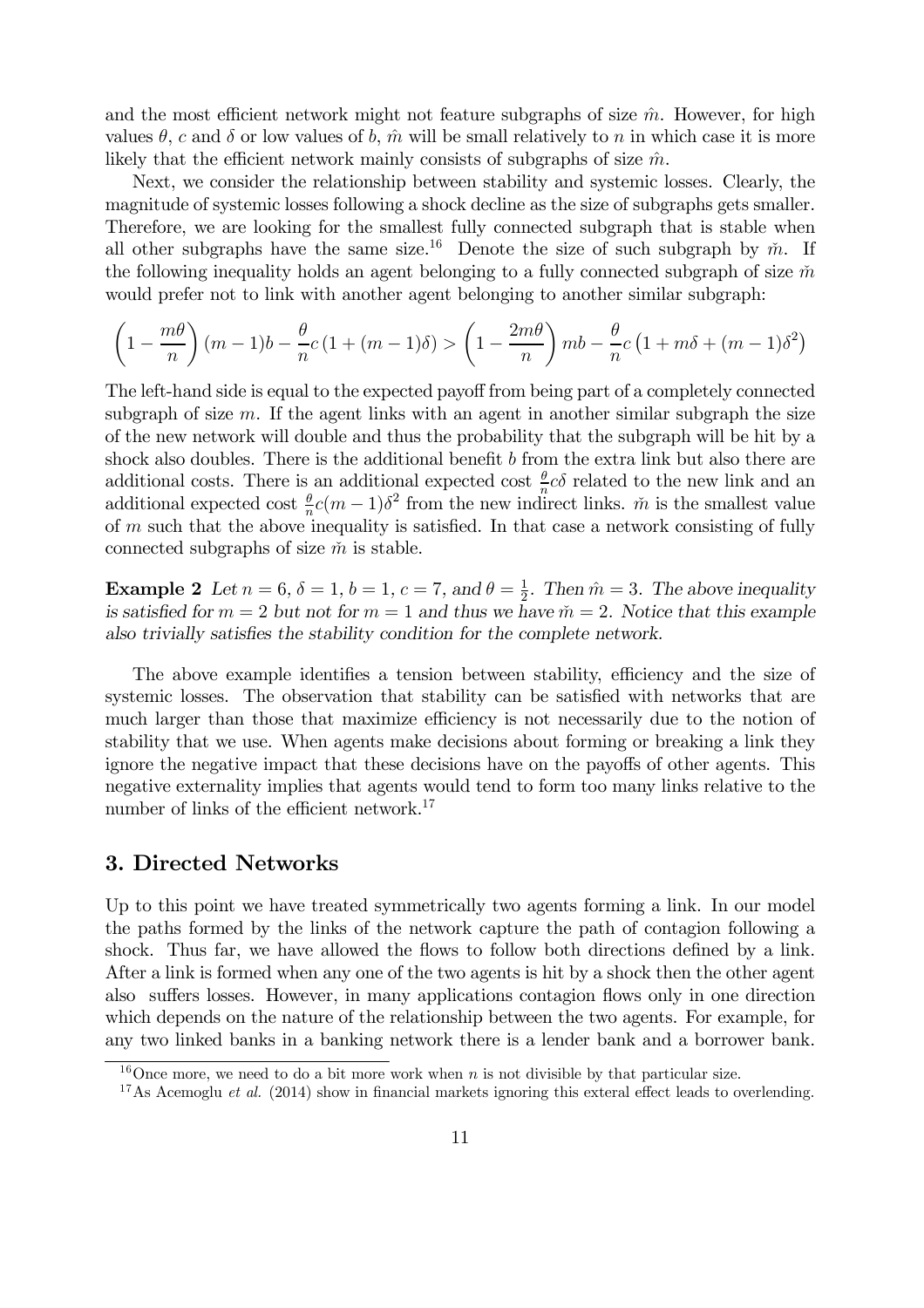When the borrower bank is hit by a shock and is unable to meet its obligations to the lender bank the latter also suffers a loss. The lender bank might also play the role of a borrower bank in another link in which case the shock can be further transmitted.<sup>18</sup>

We will use directed links to capture these one way flows. In what follows  $i\dot{j}$  captures not only the fact that agents  $i$  and  $j$  are linked but also that shocks are transmitted from agent  $i$  to agent  $j$ . Graphically, there will be an arrow between nodes  $i$  and  $j$  pointing at node *j*. Using the new interpretation of *ij* we can define, *directed walks*, *directed paths* and *directed cycles* using the definitions for walks, paths and cycles offered in the last section.  $t(ij)$  now denotes the shortest directed path from *i* to  $j$ .<sup>19</sup> We let  $T(in)_k^i$  $= \{j : t(ji) = k\}$  denote the set of agents with a shortest distance to agent *i* equal to k and  $T(out)_k^i = \{j : t(ij) = k\}$  denote the set of agents with a shortest distance from agent i equal to k. Notice that the cardinality of these sets for  $k = 1$  are the *in-degree* and the  $out-degree$  of node  $i$ , respectively. When there is no path leading from agent  $i$  to agent j we set  $t(i) \approx \infty$ . Lastly, a *Hamiltonian path* is a directed path that visits each node exactly once while a *Hamiltonian cycle* is obtained from a Hamiltonian path by adding the link from the last node to the first node.

We define the benefits and costs from participation in directed networks in a similar way as we have done for undirected networks. As above, the unconditional probability that an agent is hit by a shock is equal to  $\frac{\theta}{n}$ . As long as there is no agent hit by a shock each agent obtains a benefit  $b$  form each direct link irrespectively of the link's direction.<sup>20</sup> As above, an agent hit by a shock suffers cost  $c$ . The only difference is that in directed networks other agents of the network will suffer losses only if they are connected to the agent who is hit by the shock by a directed path. Say agent  $j$  is hit by a shock. For any agent *i* connected to agent *j* this indirect cost is given by  $\delta^{t(ji)}c$ , where  $0 < \delta < 1$ ; thus, as above the cost is declining with the number of links in the shortest path between the two agents. The loss of benefits that each agent suffers following any shock it will depend on the connectedness of the network. When agent  $j$  is hit by a shock all links located on directed paths beginning with agent  $j$  are affected and the corresponding benefits are lost for both agents of each link. Consider the network  $g'(j)$  obtained from the original network  $q$  after we have eliminated all affected links. Each agent will keep the benefits from all their remaining direct links in either direction. Then we can write the expected payoff function of agent  $i$  from participating in the original network  $q$  as:

$$
v_i(g, n) = \left(1 - \frac{|g| \theta}{n}\right) |T_1^i| b - \frac{\theta}{n} \left(c - |T_1^i|_{g'(i)} b + \sum_{j(\neq i) \in g'(i)} \left(\delta^{t(ji)} c - |T_1^i|_{g'(j)} b\right)\right)
$$

where  $|T_1^i| = |T(in)_1^i| + |T(out)_1^i|$  and  $|T_1^i|_{g'(j)}$  is defined in a similar way for the network obtained after agent  $j$  is hit by a shock. The costs are calculated as in the case for undirected networks but know only those paths leading to  $i$  are included. Notice that for all agents such that there is no directed path leading from them to agent i,  $\delta^{t(ji)} \approx 0$ .

<sup>&</sup>lt;sup>18</sup>In many real world networks some links can be bi-directional. In order to keep the analysis simple we ignore such links.

<sup>&</sup>lt;sup>19</sup>Keep in mind that now it is most likely that  $t(i) \neq t(i)$ .

 $20$ The idea here is that both agents benefit for forming the link. For example, in banking networks both the lending and the borrowing bank benefit from the loan.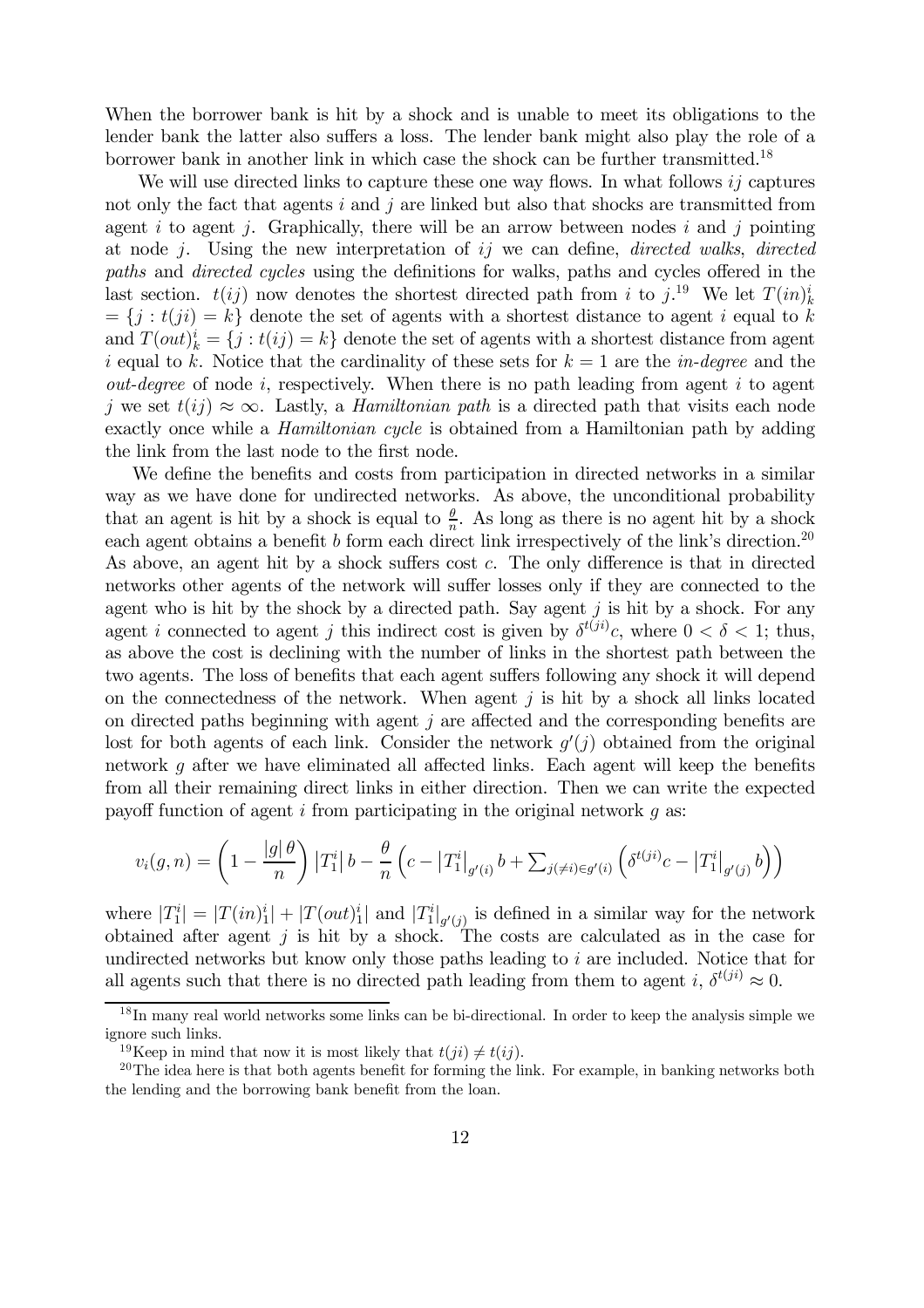The following example describes the expected net payoffs obtained from being part of a complete directed networks of size 3. Understanding these simple networks is crucial for the general analysis of directed networks of any size greater than 3.

**Example 3** Suppose that  $n = 3$   $(i, j, k)$ . There are two possible types of complete directed *networks (see, Figure 3.1)*

 $(a)$  *Cycle: The links are ij, jk, ki. The network is symmetric as all agents have exactly the same net expected payoff given by:* 

$$
v(g,3) = (1 - \theta) 2b - \frac{\theta}{3} (c + \delta c + \delta^{2} c)
$$

In this case when any agent is hit by a shock all benefits are lost and all agents will suffer *losses.*

*(b) Complete Order*:<sup>21</sup> *The links are ij, ik, jk. The net expected payoffs are given by:* 

$$
v_i(g, 3) = (1 - \theta) 2b - \frac{\theta}{3}(c - 4b)
$$

$$
v_j(g, 3) = (1 - \theta) 2b - \frac{\theta}{3}(c + \delta c - 3b)
$$

$$
v_k(g, 3) = (1 - \theta) 2b - \frac{\theta}{3}(c + 2\delta c - 3b)
$$

*When agent i* is hit by a shock all links are affected, when agent *j* is hit by a shock only link *jk* is affected and when agent k is hit by a shock none of the links are affected. Remember *that agents keep receiving benefits from links that are not affected.*<sup>22</sup>

The above example illustrates how small changes in connectivity can have large aggregate and distributional effects.

#### 3.1. Stability

**Definition 3** *A network, g, is stable if no agent i prefers to severe a link, and no pair of agents*  $i$  and  $j$  prefer to form either link  $ij$  or link  $ji$ .

The definition of stability is similar as that used in the case of undirected networks. The only difference is that now stability requires that any pair of agents not linked do not want to form a link in any of the two directions.

**Lemma 2** *Suppose that*  $(1 - \theta) b + \frac{\theta(n-1)}{n} b > \frac{\theta}{n}$  $\frac{\theta}{n}$  $\delta c$ . Then the empty network is not stable.

<sup>&</sup>lt;sup>21</sup>A complete directed graph of size *n* is a *complete order* if we can label the nodes  $v_1, ..., v_n$  such that there is a link form  $v_i$  to  $v_j$ , link ij, if and only if  $j < i$ . Notice there are links form  $v_n$  to all other nodes and there are links to  $v_1$  from all other nodes. A complete directed graph is also known as a *tournament*.

 $^{22}$ In a banking network after a bank is hit by a shock, its debtors (other banks that have borrowed from it) still need to meet their obligations.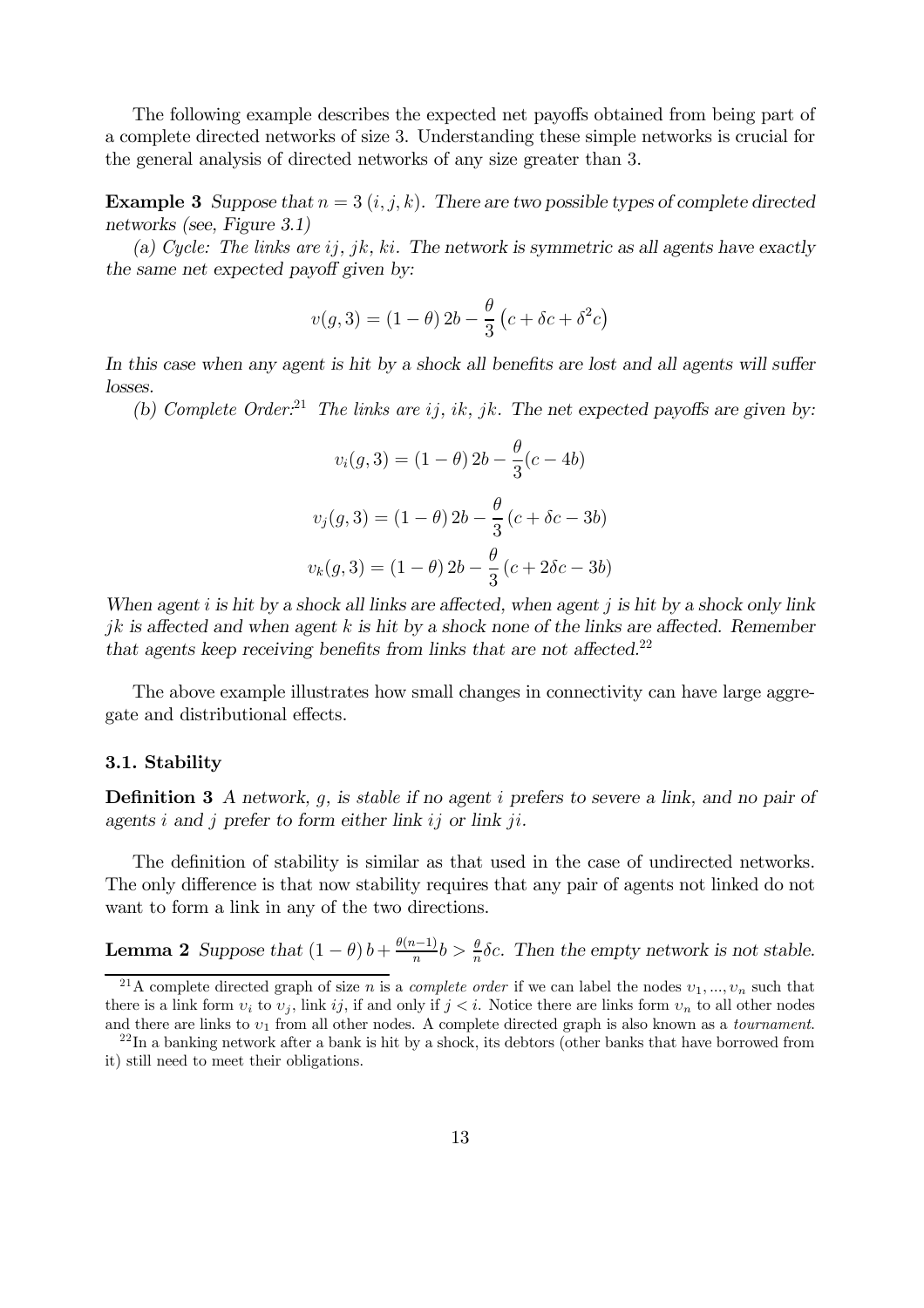

Figure 3.1: (a)  $n = 3$  Cycle; (b)  $n = 3$  Complete Order

When the empty network is not stable a link  $i\dot{j}$  is always beneficial to agent  $i$  (the origin of the link). In contrast, whether the link is beneficial to agent  $i$  it will depend on the distribution of shortest paths that include link  $ij$ . If any agent along these paths is hit by a shock agent  $j$  will also suffer a loss. In contrast, the only benefit that agent  $j$ obtains from such paths is from the link to agent  $i$ . Below we will show that small changes in this trade-off can have large consequences for the structure of the network and, hence, for aggregate losses due to shocks. For making these comparisons we define an agent as *critical* if when after this agent is hit by a shock all links of the network are affected. We begin by looking at the extreme case where any shortest path larger than 1 is unstable.

**Proposition 4** Suppose that the empty network is not stable and  $(1 - \theta)b + \frac{\theta(n-2)}{n}b$  $\theta$  $\frac{\theta}{n}\delta(1+\delta)c$ . Then the only stable network is a complete order tournament.

In the case of the above proposition there is a single critical agent associated with the single Hamiltonian path (see, Figure 3.2) For the above result, we have imposed the constraint that directed paths of length two are not stable. Next, we relax the constraint by allowing directed paths of length two but not directed paths of length three. The following result identifies conditions such that there exists a Hamiltonian cycle; that is every agent is critical.<sup>23</sup>

**Proposition 5** Suppose that (a) the empty network is not stable, (b)  $(1 - \theta) b + \frac{\theta(n-2)}{n} b$  $\theta$  $\frac{\theta}{n}\delta(1+\delta)c, (c) (1-\theta)b + \frac{\theta(n-3)}{n}b < \frac{\theta}{n}$  $\frac{\theta}{n}\delta\left(1+\delta\left(1+\delta\right)\right)c$ , and (d)  $c > \frac{2b}{\delta^2}$  $\frac{2b}{\delta^2}$ . Then for odd

<sup>&</sup>lt;sup>23</sup>There is quite a lot of work trying to establish the maximum number of hamiltonial paths and hamiltonian cycles in tournaments (e.g. Adler *et al.,* 2001). It is well known that the number can be very large. Here, we are interested in the existence of such paths and cycles when we impose restrictions on the maximum allowable shortest path.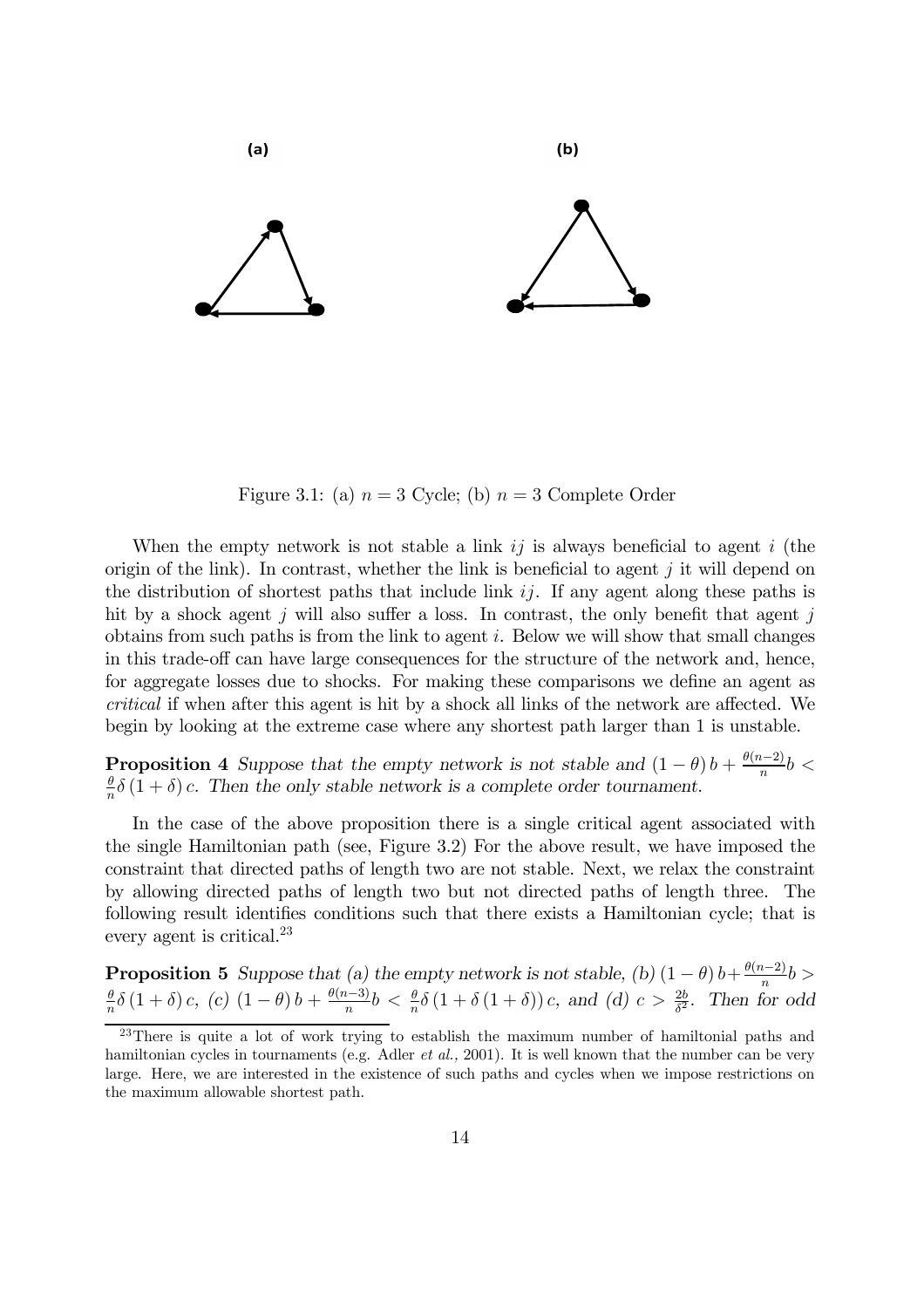

Note: ....... Hamiltonian path

#### Figure 3.2: A Complete Order for  $n=5$

*values of there exist stable tournaments where every agent is critical and for even values of n* there exist stable tournaments where  $n - 1$  agents are critical.

According to Proposition 4 when chains (shortest path greater than one) are too costly the only connected stable network is the complete order tournament where there is exactly one critical player. In Proposition 5 we have shown that when we allow for shortest paths equal to two then the conclusions change dramatically. There are stable tournaments where every agent is critical because there exists a Hamiltonian cycle (see, Figure 3.3). Any shock will affect all agents. Of course, the complete order tournament is still stable as there are many other tournaments with the number of critical agents ranging from one to  $n$ . In fact, it might be possible to construct stable networks that are not connected but which are comprised of sets of disjoint complete subgraphs. The reasoning behind this argument is based on what we know from our results related to undirected networks. However, there is a crucial difference. When the networks are directed the only network with isolated agents that can be stable is the empty network. As long as the empty network is not stable then any agent belonging to a connected subgraph would prefer to link with an isolated agent (in either direction but an outgoing link would be preferable) and any isolated player would definitely prefer to link with a connected subgraph as long as the link is outgoing (the agent might also prefer an incoming link).

The last observation suggests that the formation of stable networks that are not connected are less likely. Furthermore, our results for undirected networks also suggest that the only stable networks are complete. We have already shown that this is the case when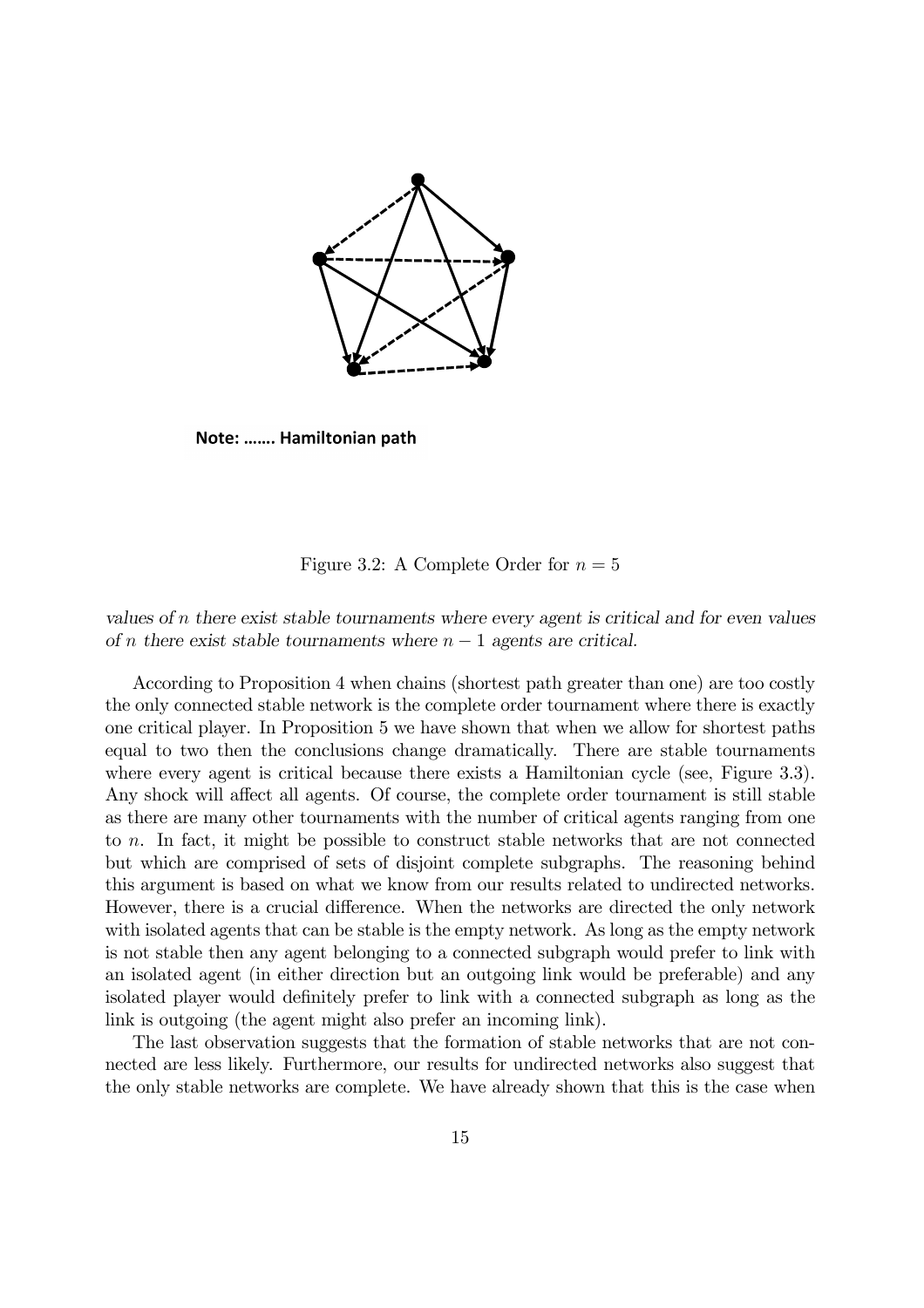

Note: ....... A Hamiltonian cycle

# Figure 3.3: Hamiltonian Cycle for  $n = 5$

the shortest path cannot exceed one. It follows that relaxing this constraint should not alter our conclusion that incomplete but connected networks are not stable.<sup>24</sup> However, the real-life directed economic networks that have the general structure of our model (e.g. input-output and financial) are connected but incomplete. Below we consider a simple extension of our basic model that will restrict the connectivity of stable structures.

# 3.2. Aggregate Externalities

Up to this point, we have assumed that the cost  $c$  is independent of the number of agents that are affected by the shock. However, both the macroeconomics and the financial economics literatures suggest that there exist mechanisms generating aggregate externalities that exacerbate the impact of shocks on each market participant. We capture these externalities by allowing the cost associated with a shock to be increasing in the number of affected agents,  $\hat{n}$ . Thus, we now write  $c(\hat{n})$ , where  $c(1) > 0$  and  $c' > 0$ . The following result has importnat implications for the stability of the network.

**Proposition 6** Suppose that  $c'(n) \to \infty$  as  $n \to \infty$  and  $\delta \approx 1$ . Then there exists  $n^*$  such that in any complete network with  $n \geqslant n^*$  there are agents with negative expected payoff.

<sup>&</sup>lt;sup>24</sup>We have not proved that any subgraph has to be complete for the case of directed networks, which automatically would also include connected networks, but we have argued that if such stable networks exist are unlikely to be formed.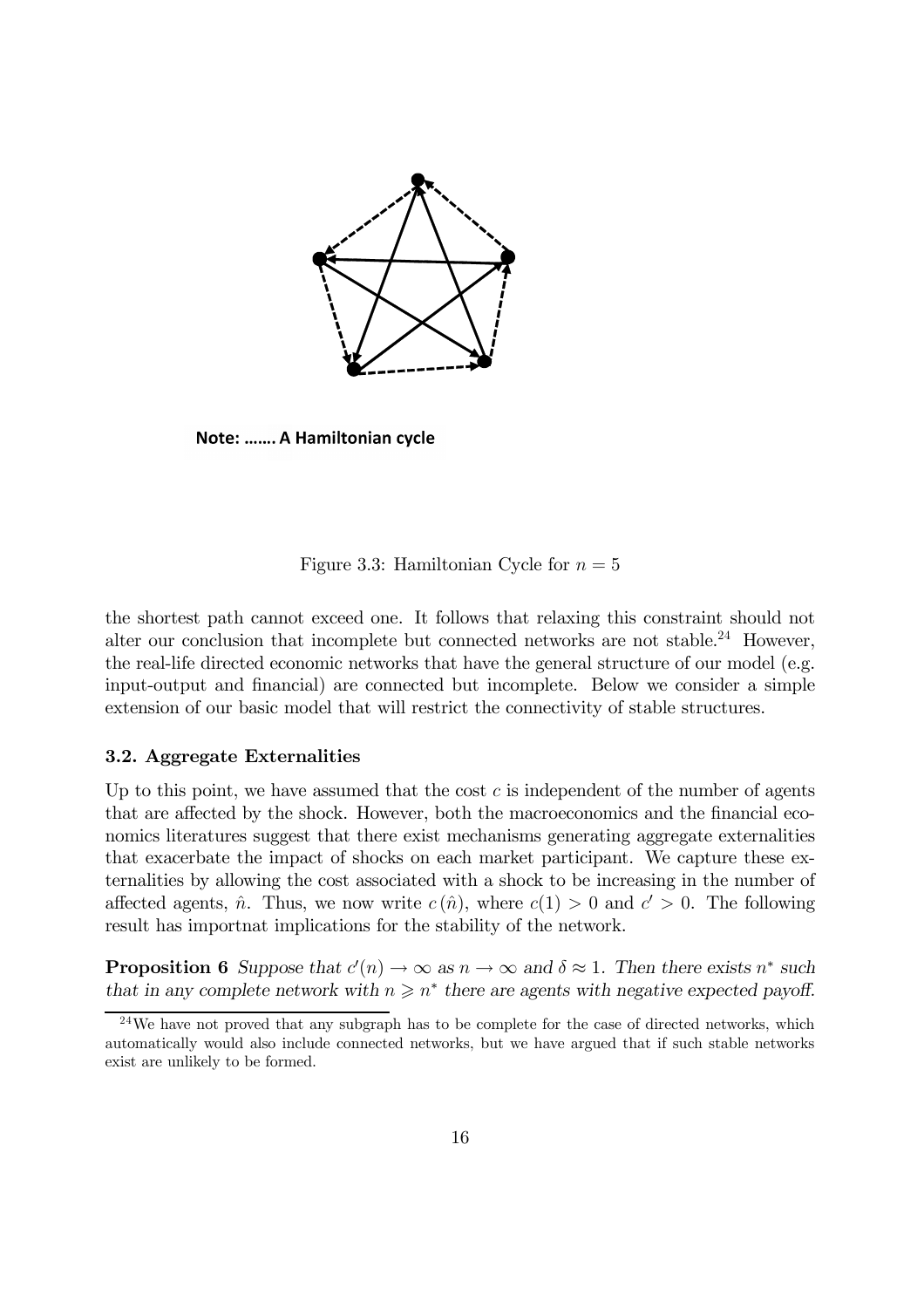

Figure 3.4: A connected but incomplete network,  $n = 4$ 

The above result does not imply that these complete networks are not pair-wise stable as breaking a single link might not necessarily increase the expected payoff. However, as we explain in Section 4, this will not be the case if we introduce a stronger notion of stability where agents are allowed to brake any number of links.

Moreover, any network with isolated agents cannot be stable. This is because creating a link directed from the isolated agent to any agent in the network will increase the payoff of both agents. Thus, stable networks are very likely to be connected but incomplete (see, Figure 3.4). In this example, if  $c(4)$  is sufficiently high then agents i and k will prefer not to link in either direction as in that case a failure of the agent from whom the link originated would affect the whole network, thus increasing the cost to  $c(4)$ . As the network stands the maximum number of agents that will be affected after a shock is 3 in which case the cost will be equal to  $c(3)$ .

The general effect of aggregate externalities is to decrease the average number of agents that can be affected by a shock. However, that number can be small even in networks that are connected but not comple. Furthermore, as the above example suggests such networks can be asymmentric a standard feature of real-life networks.

# 4. Final Remarks

In this section, we consider the implications for our main results of changing some of the main assumptions of our model.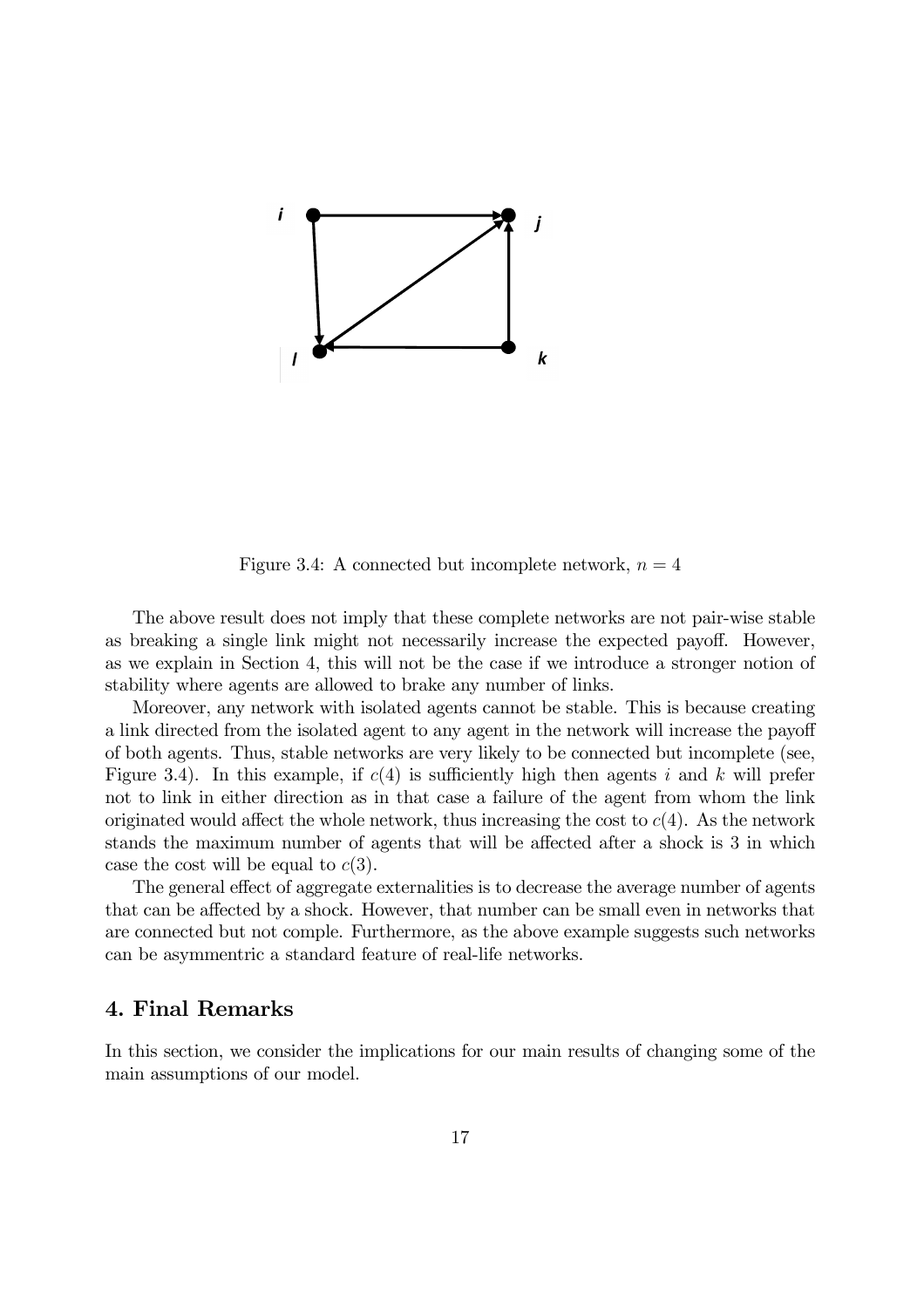Stability The notion of pairwise stability that we have used throughout this paper is weak. In some cases it allows for stable networks that would not survive a stronger notion while in other cases has complicated the proofs of some of the results.

Following Jackson and Wolinsky (1996) we have assumed that agents cannot break more than one link. Alternatively, consider the case where agents can break as many links as they like. One implication of this change is that the proof of part (cii) of Lemma 5  $(A$ ppendix) can be greatly simplified. While all other steps of the proof are straightforward, this particular case is not and only arises because our stability notion does not allow agent  $k$  to break both links on the cycle. Even if the expected payoff from retaining both links is negative there is no benefit in severing only one of them. Under the alternative notion of stability  $k$  would break both links thus violating the supposition that the subgraph is stable and completing the proof at that point.

The notion of pairwise instability might allow stable networks where each agent's next expected payoff is less that  $-\frac{\theta}{n}$  $\frac{\theta}{n}c$ . In contrast, such networks would not be stable had we allowed agents to break more than one link. We identified such a case above when we considered the impact of aggregate externalities on network formation. By breaking a single link an agent loses the benefit of having the link without significantly reducing the cost given that the probability that the network is hit by a shock has remained the same.

Discounting We have introduced discounting (decay) in our model to capture the possibility that costs related to shocks are decreasing as the shortest distance from the agent hit by the shock goes up. Further, to keep the exposition simple we have followed other examples in the literature (see, Jackson and Wolinsky, 1996; Watts, 2002) and have assumed geometric discounting. Our results still hold if we allow for a weakly decreasing decay function.

**Distribution of shocks** We have only allowed shocks that directly affect only one agent. Allowing for multiple shocks, either independent or correlated, would definitely affect quantitatively our results but not qualitatively. In all cases multiplicity of shocks would increase the parameter space within which the empty network is stable. For the case of undirected graphs it would also decrease the size of stable disjoint fully connected subgraphs. For the case of directed graphs it could make more likely the formation of networks that are not fully connected.

Nodes and links In many interesting applications of directed graphs links can be bidirectional. For example, in financial networks two institutions can hold claims against each other. Generally, bankruptcy procedures do not allow the bilateral clearance of such claims following the failure of an institution as it would violate priority rules (Eisenberg and Noe, 2001). Thus, allowing for bidirectional links would not fundamentally affect our analysis. We only observe that as the number of such links increases the network would behave more as an undirected one.

Moreover, in many applications of directed graphs (financial and macroeconomic networks) links and nodes can be weighted. Weights on links would capture the size of the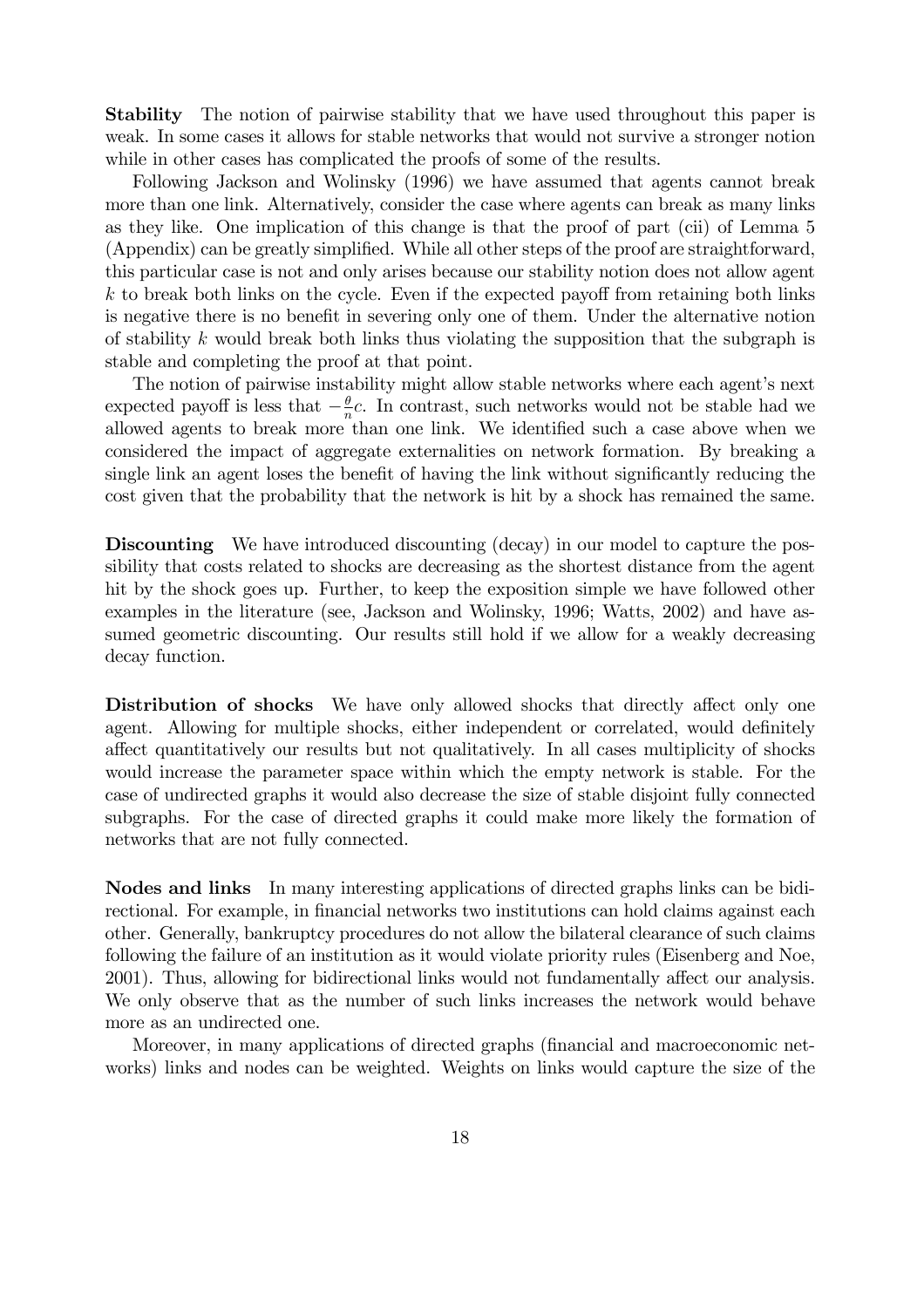transaction while weights on nodes would capture the size of the institution and thus potentially the probability of being hit by a shock. Introducing weights it is a potentially interesting area for future research.

Dynamics In the present work, we have concentrated on the properties of networks that in principle could be formed but we have ignored the dynamics of network formation and thus potentially the likelihood of these networks being formed. Our main objective in this paper has been to extend the analysis of Blume *et al.* (2011) to networks with directed links. The main message of the paper does not depend on any particular dynamics. However, such dynamics can be important when we consider particular applications.<sup>25</sup> Moreover, as we have already argued above, we might be able to eliminate some of the less appealing stable networks (e.g. those where each agent's expected net payoff is negative) as dynamically unstable.

# 5. Appendix (Proofs)

# 5.1. Proof of Lemma 1

(a) Consider the empty network and any pair of agents  $i$  and  $j$ . The probability that one of the two agents is hit by a shock is equal to  $\frac{\theta}{n}$  in which case, if the link has been formed, the agent not hit by the shock will bear an indirect loss  $\delta c$ . With probability  $1 - \frac{2\theta}{n}$  $\frac{2\theta}{n}$ , none of the two agents is hit by a shock in which case each agent obtains benefit  $b$ . Thus, if  $\left(1-\frac{2\theta}{n}\right)$  $\frac{2\theta}{n}$ )  $b < \frac{\theta}{n}$  $\frac{\theta}{n}$   $\delta c$  the two agents will decide not to form the link.

(b) The payoff to an agent  $i$  who is part of the complete network is given by:

$$
v_i(g^N, n) = (1 - \theta) (n - 1) b - \frac{\theta}{n} c (1 + (n - 1)\delta)
$$

Agent *i* by severing a link, say with agent *j*, loses benefit b when there is no shock on the network and this happens with probability  $1 - \theta$ . Given that  $t(ij) = 2$  by severing the link the expected cost of participating in the network for agent  $i$  has been reduced by  $\theta$  $\frac{\theta}{n}\delta(1-\delta)c$ . The proof follows form comparing benefits and losses.  $\Box$ 

# 5.2. Proof of Proposition 1

We will prove the proposition in two steps. We will first show that the existence of a stable complete subgraph is sufficient for the existence of at least one stable network. Then we will show that a stable complete subgraph exists.

**Lemma 3** If there exists a stable complete subgraph  $g^N$  then there also exists at least *one stable network.*

 $25$ Predictions will not only depend on the structure of the dynamic model but also on the tradeoff beween a more detailed characterization of equilibrium networks when agents are myopic (e.g. Bala and Goyal, 2000) and a less detailed characterization with farsighted agents (e.g. Dutta *et al.*, 2005).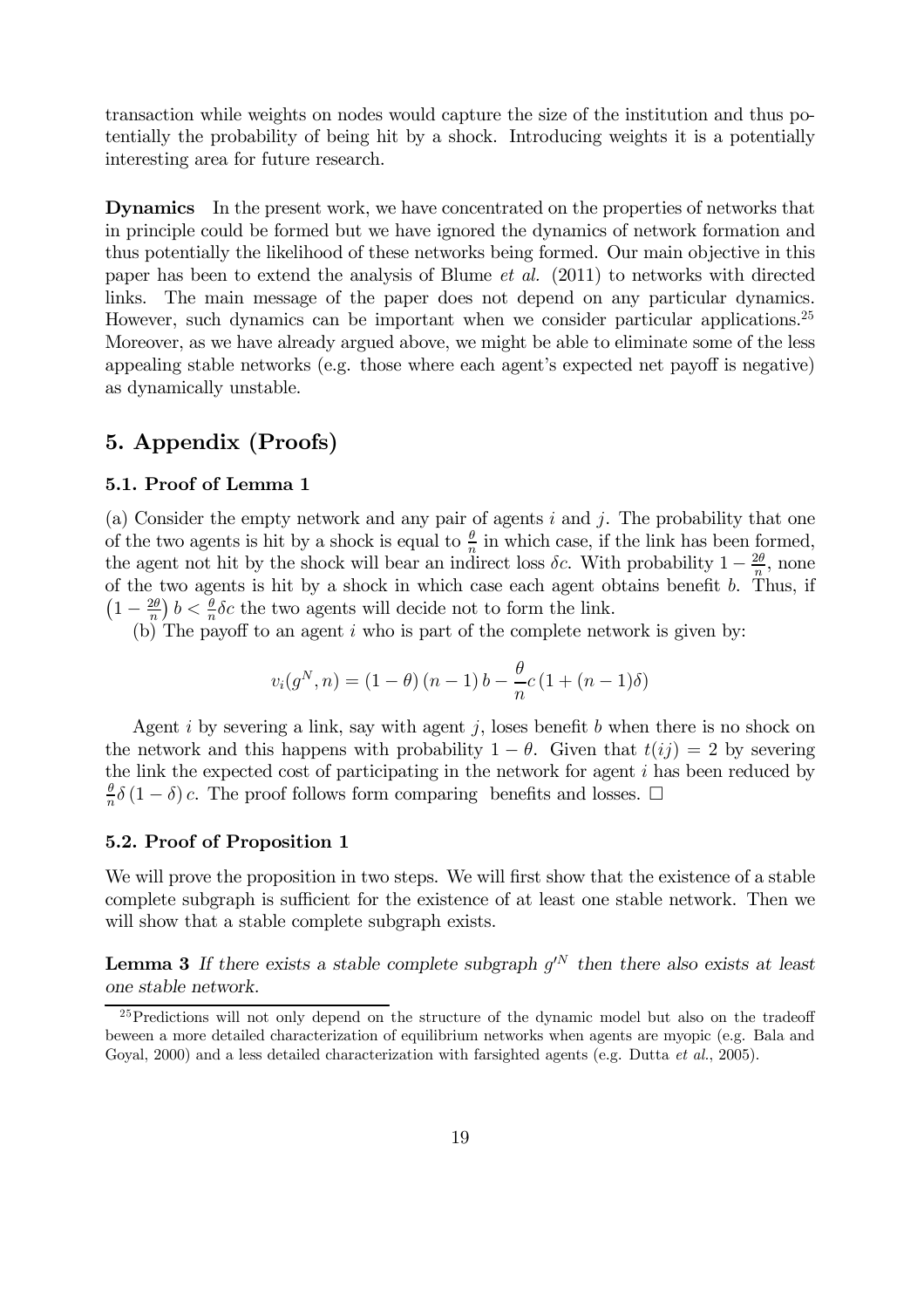**Proof** Let  $|g^N| = m$ . Suppose that  $n \mod m = v$  and consider the network with  $\frac{n-v}{m}$ complete subgraphs each with  $m$  nodes and 1 complete subgraph of size  $v$ . To prove the proposition we need to show that the complete subgraph of size  $v$  is stable, given that all other subgraphs are of size  $m$  and thus, by supposition, stable. The expected payoff of an agent i belonging to one of the complete subgraphs of size  $m$  is given by:

$$
v_i(g'^N, m, n) = \left(1 - \frac{m\theta}{n}\right)(m-1)b - \frac{\theta}{n}c\left(1 + (m-1)\delta\right)
$$
 (A1)

One of the necessary conditions for the stability of the subgraph is that agent  $i$  does not want to severe a link. The new payoff of an agent who severs a link is given by  $\left(1-\frac{m\theta}{n}\right)$  $\frac{m\theta}{n}\big)$   $(m-2)b-\frac{\theta}{n}$  $\frac{\theta}{n}(c+(m-2)c^2+c^3)$ , and thus the stability condition, which by supposition holds, is given by:

$$
\left(1 - \frac{m\theta}{n}\right)b - \frac{\theta}{n}\delta\left(1 - \delta\right)c > 0\tag{A2}
$$

Next, we consider the stability of a complete subgraph of size  $v$ . The stability of the rest of the subgraphs implies that none of the agents belonging to the other subgraphs are willing to link with any agent belonging to another subgraph. In order to complete the proof we need to show that none of the agents in the complete subgraph of size  $v$  prefers to severe a link, which follows form the fact that the left-hand side of (4) is decreasing in m and the inequality  $m > v$ .  $\Box$ 

Suppose that (1) holds; that is neither the empty network nor the complete network are stable. Clearly, if this is not the case existence of stable networks is trivially satisfied. Then the lemma implies that it is sufficient to show that a stable complete subgraph exists. The existence of a stable complete subgraph of cardinality  $m$  requires that two conditions are satisfied: (a) no agent prefers to break a link, that is  $(1 - \frac{m\theta}{n})$  $\left(\frac{m\theta}{n}\right)b > \frac{\theta}{n}$  $\frac{\theta}{n}\delta(1-\delta)c$ , and (b) that no isolated agent would like to join the graph, that is  $\left(1 - \frac{(m+1)\theta}{n}\right)$  $\boldsymbol{n}$  $\int b < \frac{\theta}{n}$  $\frac{\theta}{n}c\left(\delta+(m-1)\delta^2\right).$ (Stability also requires that none of the agents belonging to the subgraph would like to be linked with agents outside the graph but this constraint does not bind. Further, if no isolated agent would like to join the complete subgraph then this will also be the case for any other agent belonging to any subgraph as joining an even larger network always decreases expected payoff.) Then it suffices to show that if  $(1)$  holds then there exists  $m \in [2, n-1]$  such that the following inequalities are satisfied:

$$
\left(1 - \frac{(m+1)\theta}{n}\right)b < \frac{\theta}{n}\delta c < \left(1 - \frac{m\theta}{n}\right)b\tag{A3}
$$

The proof of Proposition 1 follows from the observations that for  $m = 2$  the second inequality is satisfied by (1) and for  $m = n - 1$  the first inequality is satisfied by (1).  $\Box$ 

# 5.3. Proof of Proposition 2

We prove the following results: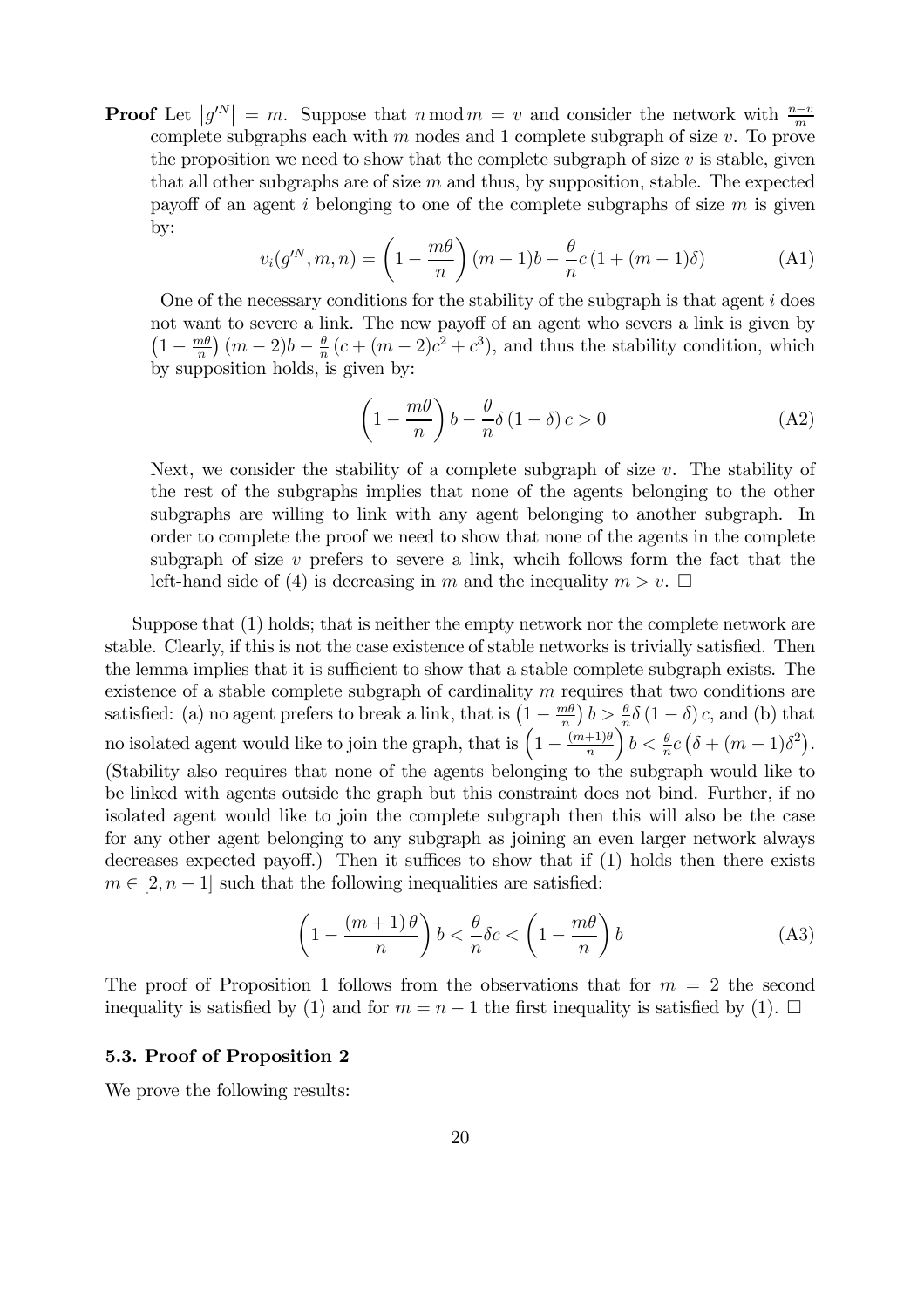Lemma 4 If a complete subgraph of size m is not stable because agents would prefer *to severe a link then any connected subgraph of size is also not stable because agents would prefer to severe a link.*

Proof We need to consider two cases:

- (a) A broken link does to alter the size of the subgraph: Form (A2) we know that instability implies that  $\left(1 - \frac{m\theta}{n}\right)$  $\frac{n\theta}{n}\big) b < \frac{\theta}{n}$  $\frac{\theta}{n}\delta(1-\delta)c$ . The left hand side is equal to the expected loss from breaking a link which does not depend on the structure of the subgraph as long as its size is equal to  $m$ . When the original graph is not complete then it must be the case that for no agent the expected benefit of breaking a link can be lower than  $\frac{\theta}{n}\delta(1-\delta)c$  (the expected benefit corresponding to breaking a link of a complete subgraph) and there must be at least one agent whose expected benefit must be higher. Similarly, expected costs because of the direct link decline by at least  $\frac{\theta}{n}\delta c$  but now they can decline even more because the shortest path to other agents has increased. This is because after the break of a link in the complete network the shortest path between the two corresponding agents has increased to 2 and when the subgraph is not complete the shortest path can be even higher.
- (b) A broken link decreases the size of the subgraph: The lowest expected payoff that an agent can gain be severing a link is when the other agent is not connected to anyone else. This is because, first, the probability of being affected by a shock depends on the size of the subgraph which in this case only declines by 1, and, second, there are no additional benefits from cost reduction given that the shortest path to other agents is not affected. For such an agent the expected benefit from participating in the network prior to the break of the link is equal to  $\left(1 - \frac{m\theta}{n}\right)$  $\binom{n\theta}{n}$   $(m-1)b$  and the corresponding benefit after the break is equal to  $\left(1 - \frac{(m-1)\theta}{n}\right)$  $\binom{n}{m-2}b$ . There is also a reduction in expected costs by  $\frac{\theta}{a} \delta c$ . These conditions imply that the agent would prefer to break the link if  $\left(1 - \frac{m\theta}{n}\right)$  $\frac{d}{n}$  $\left(\frac{\theta}{n}\right)^{n}$  $b-\frac{\theta}{n}$  $\frac{\theta}{n}$   $(m-2) b - \frac{\theta}{n}$  $\frac{\theta}{n} \delta c < 0$  which is implied by the instability condition of the complete subgraph.  $\Box$

Lemma 5 *Consider a complete subgraph of size where no agent prefers to severe a link. Then any incomplete connected subgraph of size is not stable.*

- **Proof** Notice that the fact that no agent prefers to severe a link when the subgraph is complete implies that (A2) holds. Consider any incomplete connected subgraph of size  $m$  where no agent prefers to severe a link. (If this is not the case the lemma holds.) Then there exist agents  $i, j, k$  such that  $ik \in g', kj \in g', ij \notin g'$ . We will show that either agents i and j would like to form link  $i\,j$  or that there exists another pair of agents taht are not linked but would prefer to be linked. We focus on the decision of agent  $i$  given that the decision of agent  $j$  is symmetric. We need to consider three cases:
- (a)  $j$  is a terminal node: agent  $i$ 's expected payoff from creating a link with agent  $j$  is given by the left-hand side of (A2) and therefore is positive.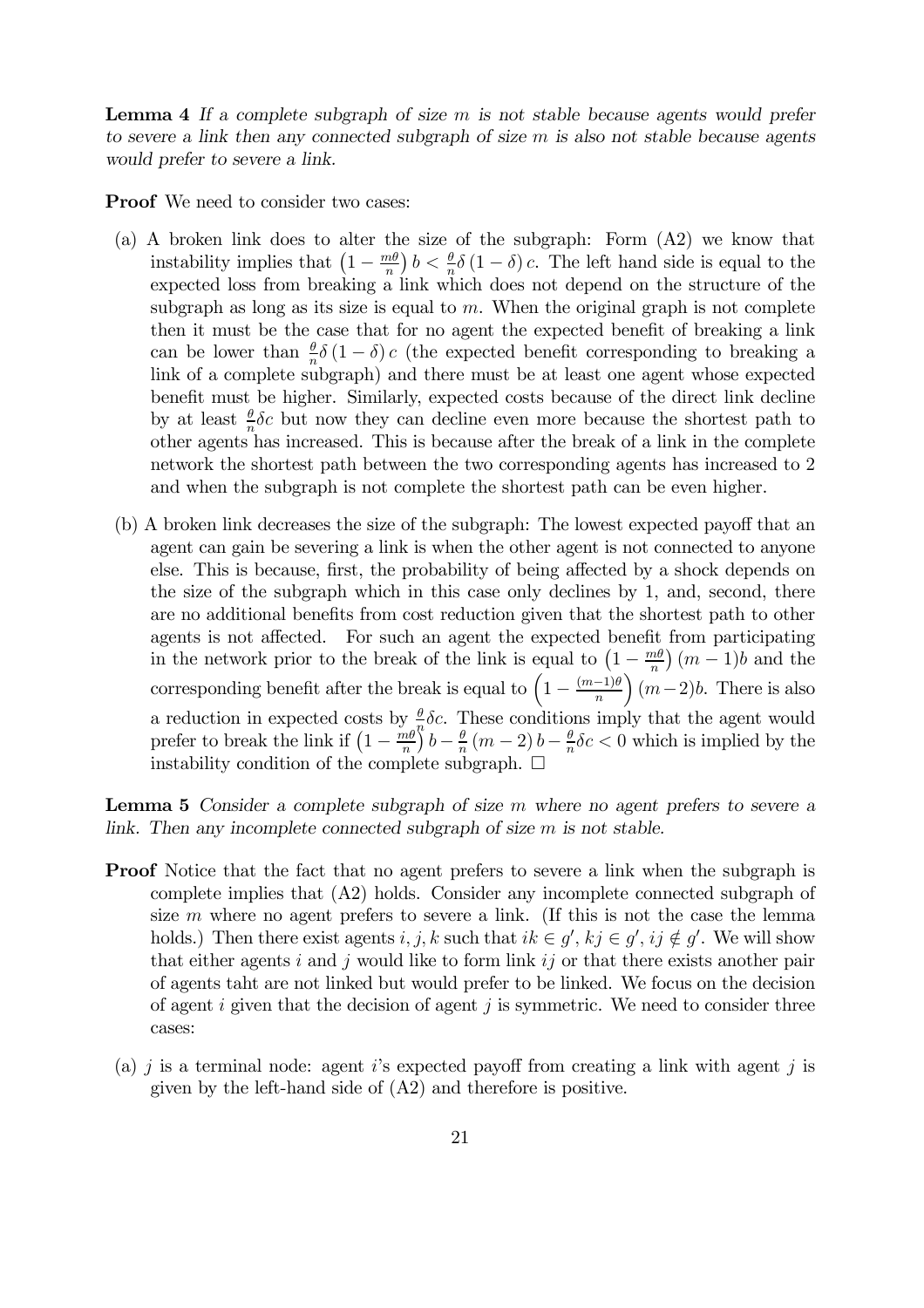

Note:  $S_1$  and  $S_2$  denote subsets of the subgraph

Figure 5.1: Proof of Lemma 5 (b)

- (b) Breaking link  $jk$  would divide the original subgraph into two distinct connected subgraphs: Agent  $i$ 's expected payoff from creating link  $i_j$  is higher than agent k's expected payoff from maintaining  $kj$ . This is because agent k by breaking  $kj$ could benefit, first, from reducing the costs due to all indirect links through agent  $j$ , and, second, from reducing the size of the subgraph and thus the likelihood of being affected by a shock. In contrast, agent  $i$ 's decision does not affect the size of the subgraph. Moreover by creating the link  $i\dot{j}$  the only additional cost is that the shortest path to all indirect links is reduced by 1. (See, Figure 5.1)
- (c) In the original subgraph there exists at least one cycle such that the subgraph remains connected after link  $jk$  is broken and  $jk$  belongs to the cycle. Agent i's net expected payoff from linking with agent  $j$  depends on the distance from only those agents from whom the shortest path includes link  $jk$ . (The shortest paths from all other agents is not affected by creating the link  $ij$ .) We need to consider two cases:

(i) ik also belongs to the cycle (by definition the cycle is not complete given that link  $i_j$  does not exist): Consider all agents from whom the shortest paths to  $i$  after linking with  $i$  are through the link  $i\dot{\jmath}$ . Then the shortest paths of these agents to agent k are through link  $kj$ . (The reverse in not true as there are agents whose shortest paths from agent  $i$  are not through agent  $j$  - other way around the cycle - but their shortest path to agent  $k$  is through agent  $j$ .) From the above it follows that if agent k prefers to maintain link  $kj$  then agent i will prefer to create link i. (See, Figure 5.2)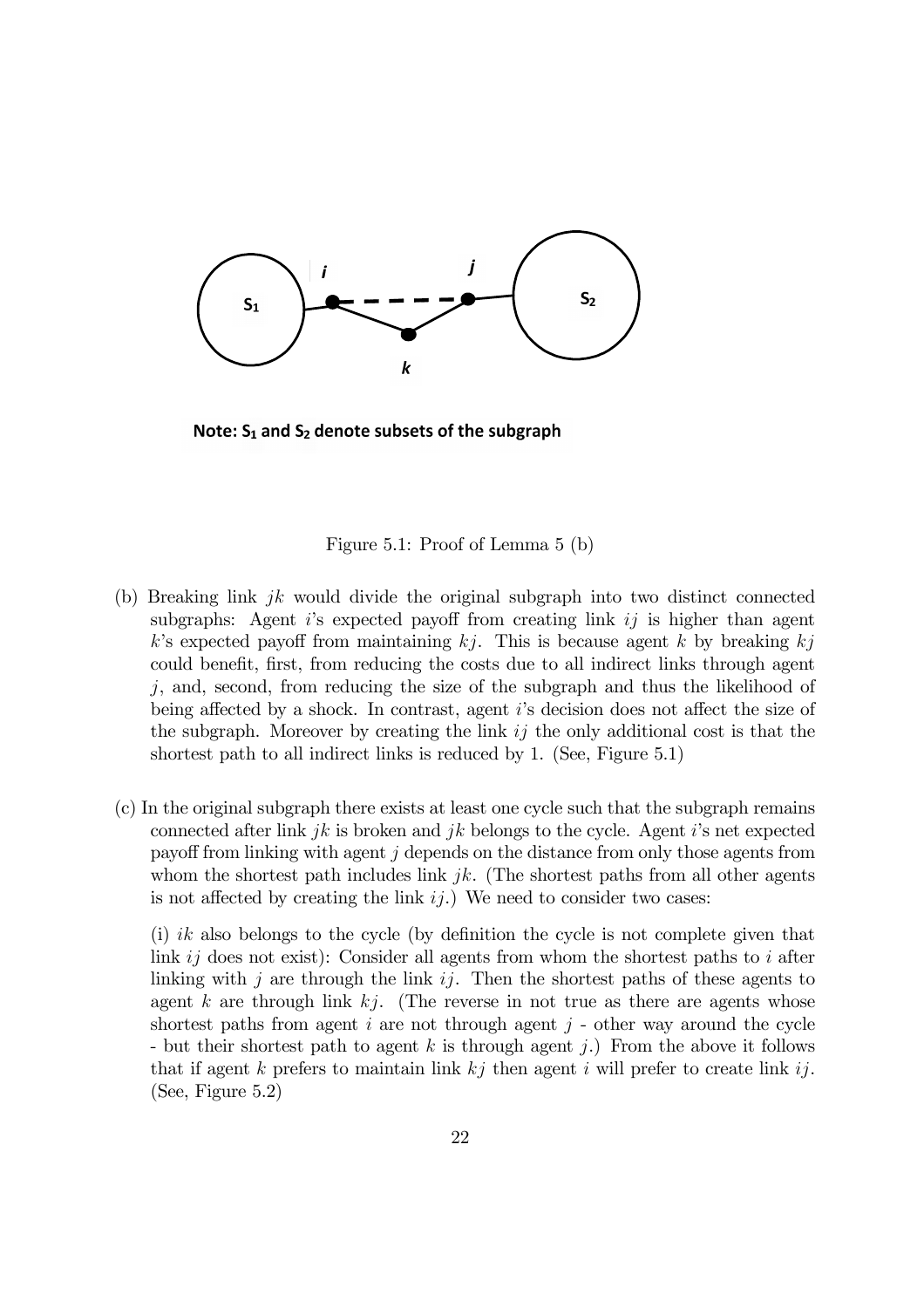

Note:  $S_1$  and  $S_2$  denote subsets of the subgraph; ....... denotes a path between S<sub>1</sub> and S<sub>2</sub>

Figure 5.2: Proof of Lemma 5 (ci)

(ii) ik does not belong to the cycle but  $jk$  does: Suppose that the cycle is empty. If the number of links in this empty cycle is odd then the arguments used in part (i) above still hold as what matters is only the shortest path. If the number of links in the cycle is even then there exists an agent  $l$  such that there exist two (shortest) paths from agent  $k$  to agent  $l$  that are equal. (See, Figure 5.3 - there are two shortest paths from k to any node in  $S_2$ ). In this case, the shortest path form k to l is not affected by the decision of k to break or to retain link  $jk$ . However, if link  $ij$  is created then the shortest path from agent  $i$  to agent  $l$  decreases by 1. Thus, in such case there is a possibility that while agent  $k$  prefers to retain link, agent  $i$  might prefer not to create link  $ij$ . However, given that the cycle is empty consider any three agents  $i', k', j'$  such that  $i'k'$  and  $j'k'$  belong to the cycle. By supposition these agents prefer not to break these links. Then, following the arguments so far, it must be the case that either agent  $i'$  prefers to create link  $i'j'$  or there is another empty cycle such that  $i'k'$  does not belong on the new cycle but  $j'k'$  does. The proof of the lemma is completed with the observation that the size of the connected graph is finite. If the original cycle is not empty then the arguments used in part (i) still hold and agent *i* would prefer to link with agent  $j$ .  $\Box$ 

The proof of the Proposition follows from the above two results.  $\Box$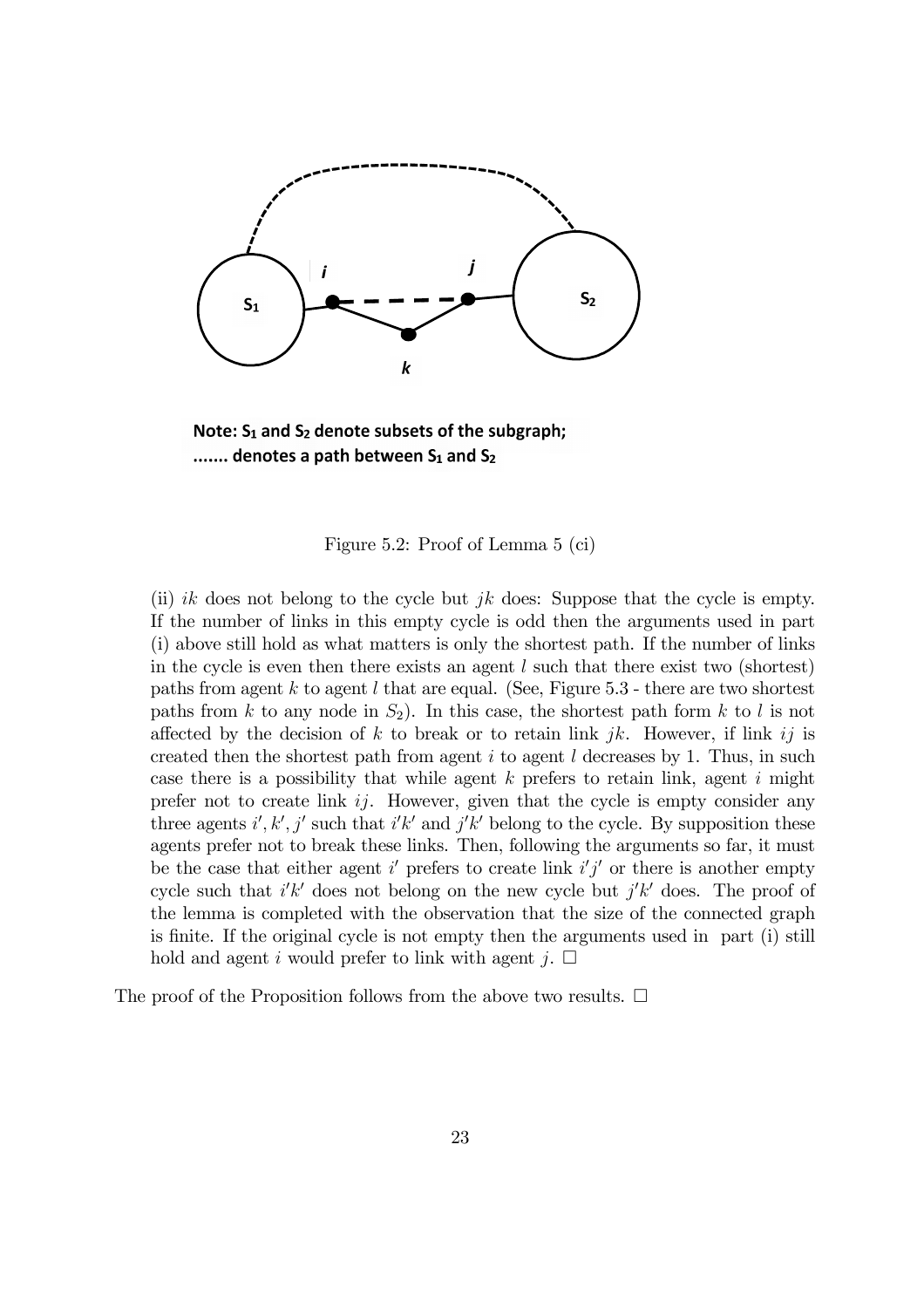

Note:  $S_1$  and  $S_2$  denote subsets of the subgraph

Figure 5.3: Proof of Lemma 5 (cii)

# 5.4. Proof of Proposition 3

The expected payoff of an agent  $i$  belonging to one of the complete subgraphs of size  $m$  is given by (A1). Subtracting  $-\frac{\theta}{n}$  $\frac{\theta}{n}c$  and dividing by  $m-1$  we get  $\left(1-\frac{m\theta}{n}\right)$  $\frac{m\theta}{n}$ )  $b-\frac{\theta}{n}$  $\frac{\theta}{n}$   $\delta c$  which is equal to each agent's net expected payoff from each node. We need to consider two cases:

(a)  $\left(1 - \frac{m\theta}{n}\right)$  $\left(\frac{m\theta}{n}\right)b-\frac{\theta}{n}$  $\frac{\theta}{n} \delta c \geq 0$ : Consider any other connected subgraph of cardinality m that is not complete. From each directly linked node an agent gets exactly the same expected payoff as the one derived form being a member of a complete subgraph. The expected payoff derived form nodes not directly linked is negative due to connectivity. Thus the total payoff is maximized when the subgraph is complete.

(b)  $\left(1 - \frac{m\theta}{n}\right)$  $\frac{m\theta}{n}\bigg(b-\frac{\theta}{n}$  $\frac{\theta}{n} \delta c$  < 0: In this case the net expected payoff received form each node of a complete graph is negative and clearly the payoffs of all agents would have been higher had they been isolated.  $\Box$ 

# 5.5. Proof of Corollary 3

As we argued above an agent cannot achieve a higher payoff by breaking a single link. It is also the case that an agent cannot achieve a higher payoff by forming a link. Suppose that this is not the case and can achieve a higher payoff by connecting with an isolated agent. But the new payoff would be exactly the same as the one that the agent would obtain form being in a complete subgraph of size  $m + 1$ . This would also be true for any other agent contradicting the assumption that the original network was efficient.  $\Box$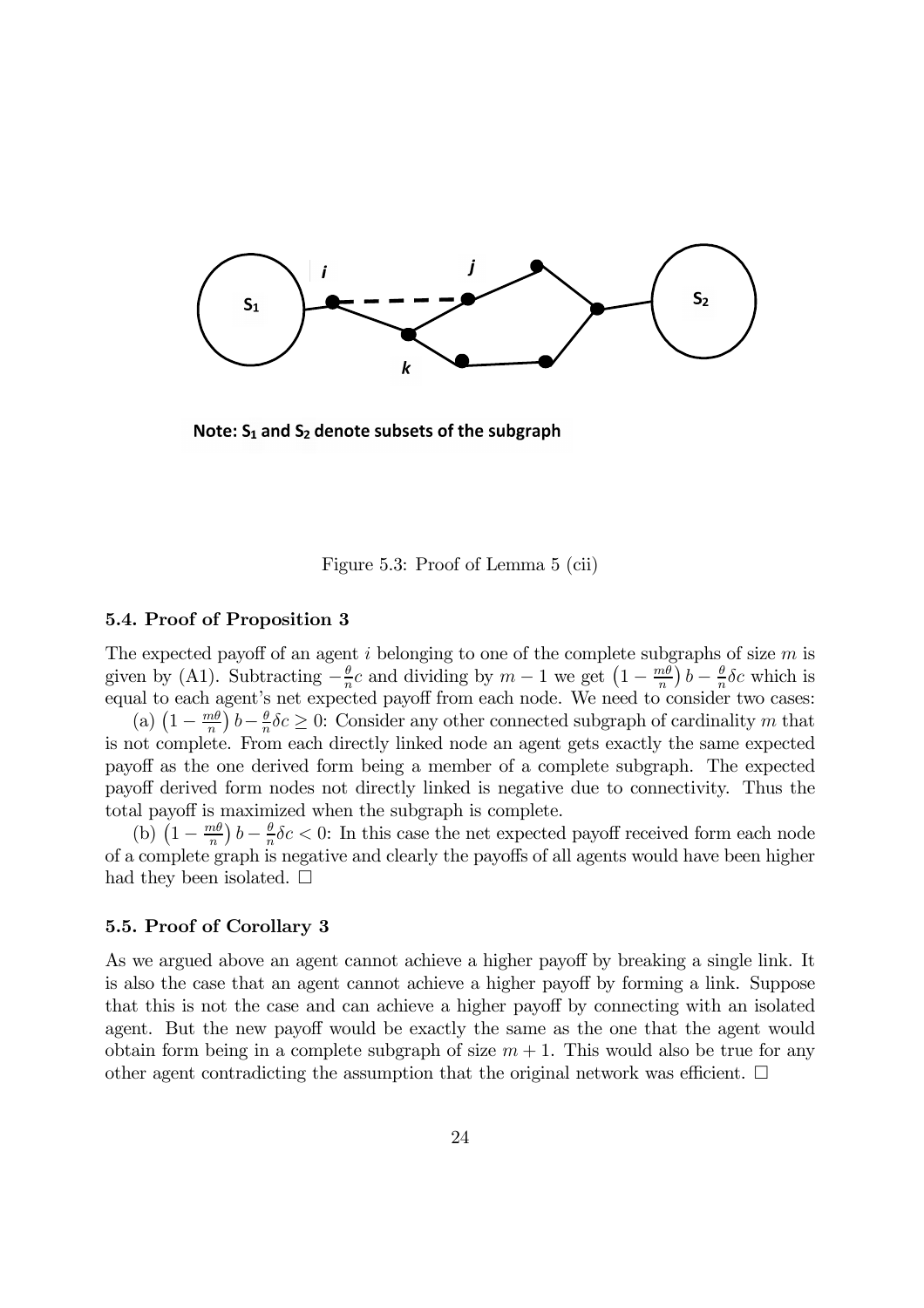# 5.6. Proof of Lemma 2

Consider two isolated agents  $i$  and  $j$ . It suffices to consider the expected payoff of agent  $j$ from creating the link  $i\dot{\jmath}$  who suffers losses when any of the two agents is hit by a shock. The first term of the left-hand side of the inequality shows agent  $j$ 's expected payoff from creating the link in the absence of any shock. Agent  $j$  will lose the benefit of the link only when agent  $i$  is hit by a shock and, therefore, even when there is a shock on the network, with probability  $\frac{\theta(n-1)}{n}$  the link remains intact and agent j obtains benefit b. The right hand side shows the net expected cost from creating the link conditional on one of the two agents is hit by a shock. Keep in mind that an isolated agent is also hit by a shock with probability  $\frac{\theta}{n}$  and suffers a loss c. After the creation of the link this cost is still there, however, with probability  $\frac{\theta}{n}$  agent *i* is hit by the shock and the expected loss to agent *j* equal to  $\frac{\theta}{n}\delta c$ . Thus, when the inequality holds both agents prefer to create the link.  $\Box$ 

# 5.7. Proof of Proposition 4

Consider three agents  $i, j, k$  and links  $i j$  and  $jk$ . The left-hand side of the inequality is equal to the expected payoff of agent k. Agent k will lose the benefit b from link  $jk$  when either agent *i* or agent *j* is hit by a shock (but not agent k). Thus, agent k will benefit from the link if either there is no shock (probability  $1 - \theta$ ) or there is a shock but it does not affect the link (probability  $\frac{\theta(n-2)}{n}$ ). The right-hand side of the inequality is equal to agent  $k$ 's net expected cost from keeping the link in which case suffers losses when either agent  $i$  or agent  $j$  is hit by a shock.

Lemma 6 *A directed cycle of three agents is not stable.*

**Proof** The expected net payoff of any agent who is part of a directed cycle of three agents is equal to

$$
(1 - \theta) 2b + \frac{\theta(n-3)}{n} 2b - \frac{\theta}{n} (1 + \delta (1 + \delta)) c
$$

Each agent benefits from two links as long as none of the three agents is hit by a shock. They suffer losses when any of the three agents is hit by a shock. Next, consider the benefit from breaking a link. Clearly, an agent who does that would break the incoming link. The expected payoff after the break of the link is given by

$$
(1 - \theta) b + \frac{\theta(n-1)}{n}b - \frac{\theta}{n}c
$$

As long as the agent is not hit by a shock the link remains intact. Moreover, there is a loss only when the agent is hit by a shock. Then, for the agent to prefer to keep the link the following inequality must hold:

$$
(1 - \theta) b + \frac{\theta(n - 5)}{n} b \geqslant \frac{\theta}{n} \delta (1 + \delta) c \tag{A4}
$$

which by supposition is false.  $\Box$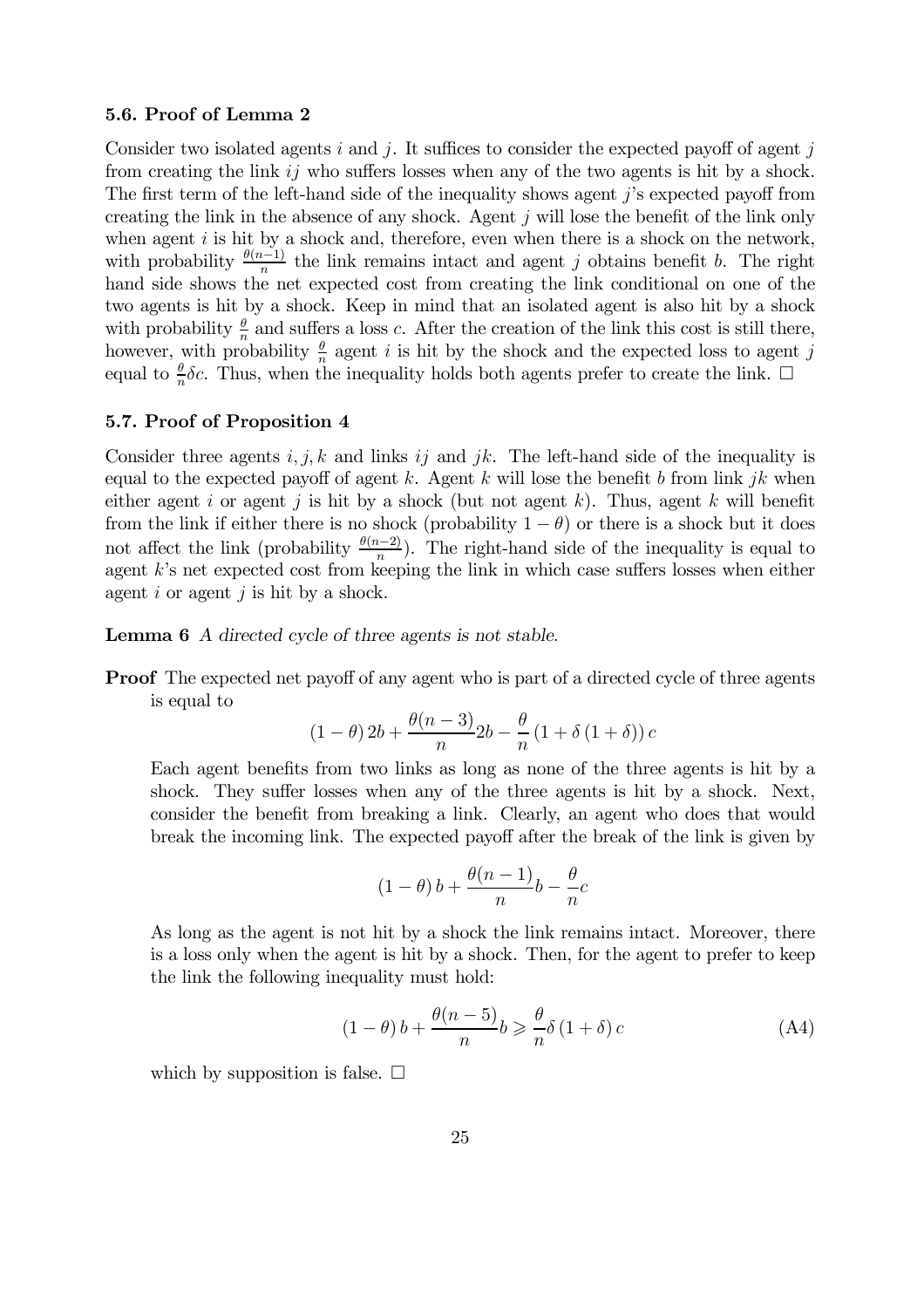#### Lemma 7 *All incomplete connected subgraphs are not stable.*

- Proof Suppose that this is not the case. Consider an incomplete connected subgraph where there is no agent who prefers to severe a link. We will show that there exists at least one pair of agents that would like to form a link. From the above lemma we know that the only way to fully connect three agents together is by a complete order. We also know that we cannot have links  $i\dot{\jmath}$  and  $jk$  without also having link ik (if this is not the case then agent k would prefer to severe link  $ik$ ). To complete the proof we need to demonstrate that any group of three agents is fully connected by a complete order. We need to examine two cases:
	- (a) Consider three agents  $i, j, k$  and links  $ij$  and  $kj$ . Thus, both links are directed to agent *j*. Without any loss of generality, consider the creation of link  $ij$ . Agent *j* should agree to form the link unless there is another agent  $l$  and link  $li$ , but not link  $l_j$ , in which case agent j will end up at the end of the path created by links  $l_i$  and  $i_j$ . (Given that, by supposition,  $k$  did not prefer to severe the link  $ik$  this also implies the existence of link  $lk$ ). But then consider the formation of the link  $lj$ . The only reason that agent  $j$  would prefer not to form this link is because there is another agent  $m$  and link  $ml$ . Given that the subgraph has a finite size we conclude that there is always a link that agent  $j$  would like to form and given that the proposed links are directed to agent  $j$  we have a contradiction.
	- (b) Consider three agents  $i, j, k$  and links  $i j$  and  $i k$ . Thus, both links are directed from agent i. Without any loss of generality, consider the creation of link  $jk$ . Agent k should agree to form the link unless there is another agent  $l$  and link  $l_j$ , but not link  $lk$ , in which case agent k will end up at the end of the path created by links  $lj$  and jk. But then consider the formation of the link  $lk$ . The only reason that agent k would prefer not to form this link is because there is another agent  $m$  and link  $ml$ . Given that the subgraph has a finite size we conclude that there is always a link that agent  $k$  would like to form and given that the proposed links are directed to agent  $k$ we have a contradiction.
- The above results imply that any group of three agents in the subgraph form a complete order and thus the subgraph must be complete.  $\Box$

Harary and Moser (1966) have shown that any complete graph that does not have a three-agent cycle is a complete order. This implies that there is one agent who is critical for the subgraph. In order to complete the proof we are going to show that any complete subgraph of size less than  $n$  is not stable. There are two cases to consider:

(a) Isolated agents: Suppose that there exists an isolated agent and a complete order subgraph. A link directed from the isolated agent to the critical agent would increase the expected payoff of both agents.

(b) A disconnected group of complete order subgraphs: A link, in any direction, between the two critical agents would increase the expected payoff of both agents.

Thus, the only stable network is a complete order tournament.  $\Box$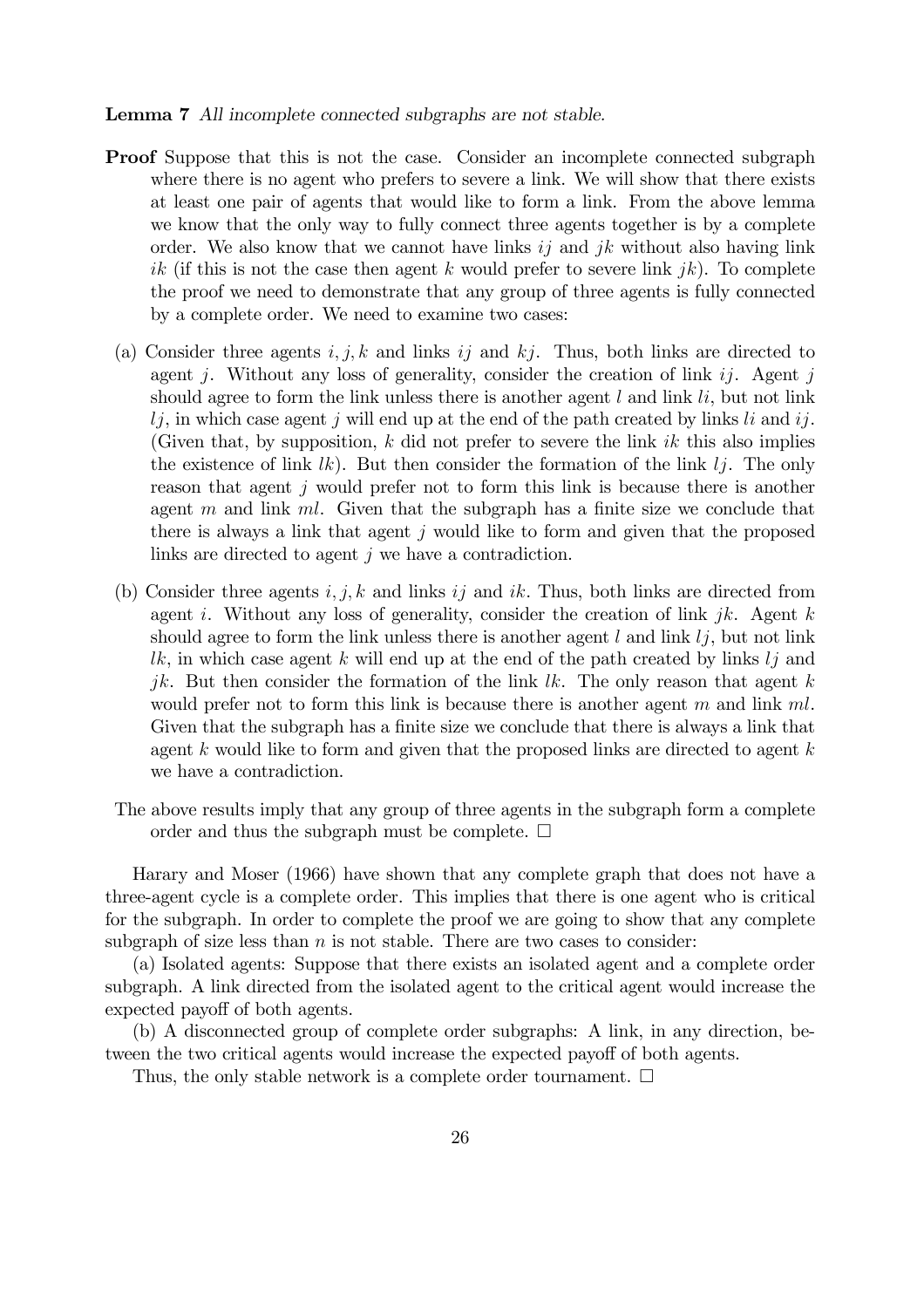# 5.8. Proof of Proposition 5

Inequality (b) states that the net expected payoff corresponding to a node at the end of a directed path of length two is positive. Inequality  $(c)$  states that the net expected payoff corresponding to a node at the end of a directed path of length three is negative. From Lemma 6 we know that inequality  $(b)$  is not sufficient for the existence of cycles of length three. Lemma 6 also identifies  $(A4)$  as a necessary condition for such cycles. Then as long as inequalities (c) and  $(A4)$  are jointly satisfied then cycles of length three are stable. This will be the case when inequality  $(d)$  holds. We will prove the proposition by construction:

(a)  $n$  is odd: Consider the complete directed network (tournament) where the indegrees and the out-degrees of all nodes are equal to  $\frac{n-1}{2}$ . The adjacency matrix is given by

|                             |                |                |  |              |                                  | 1 2 3 $\frac{n-1}{2}$ $\frac{n-1}{2}$ + 1 $\frac{n-1}{2}$ + 2 $n-2$ $n-1$ n       |            |                |                       |  |
|-----------------------------|----------------|----------------|--|--------------|----------------------------------|-----------------------------------------------------------------------------------|------------|----------------|-----------------------|--|
|                             |                |                |  |              |                                  | $\begin{matrix} 0 & 1 & 1 & \ldots & 1 & 1 & 0 & \ldots & 0 & 0 & 0 \end{matrix}$ |            |                |                       |  |
| $\mathcal{D}_{\mathcal{L}}$ |                |                |  |              |                                  | $0 \t 0 \t 1 \t  \t 1 \t 1 \t $                                                   |            |                | $0 \qquad 0 \qquad 0$ |  |
| 3 <sup>1</sup>              |                |                |  |              |                                  | $0 \t 0 \t 0 \t  \t 1 \t 1 \t $                                                   |            |                | $0 \qquad 0 \qquad 0$ |  |
|                             |                |                |  |              |                                  |                                                                                   |            |                |                       |  |
| $\frac{n-1}{2}$ 0 0 0  0    |                |                |  |              |                                  | 1 1  1 1                                                                          |            |                |                       |  |
|                             |                |                |  |              |                                  | $\frac{n-1}{2}+1$ 0 0 0  0 0 0 1  1 1 1                                           |            |                |                       |  |
| $\frac{n-1}{2}+2$ 1 0 0  0  |                |                |  |              | $\begin{array}{c} 0 \end{array}$ |                                                                                   |            |                | $1 \quad 1$           |  |
|                             |                |                |  |              |                                  |                                                                                   |            |                |                       |  |
| $n-2$ 1 1                   |                |                |  | $1 \ldots 0$ | $0\qquad 0$                      |                                                                                   | $\dddotsc$ |                | $0 \qquad 1 \qquad 1$ |  |
| $n-1$                       | $\overline{1}$ | $\overline{1}$ |  | 1  0         |                                  | $0 \qquad \qquad 0$                                                               | $\dddotsc$ | $\overline{0}$ | $\overline{0}$        |  |
| $\,n$                       | $\mathbf{1}$   |                |  | $1 \dots 1$  | $\overline{0}$                   | $\overline{0}$                                                                    |            | $\overline{0}$ | $\overline{0}$        |  |

Thus, if we arrange the agents around a circle, there are links from each agent to the next  $\frac{n-1}{2}$  agents. There are also links directed to each agent from the previous  $\frac{n-1}{2}$ . Given that, moving clockwise, there exists a link directed from each agent to the next one there is at least one Hamiltonian cycle (there are many). We also need to show that the shortest path between any two agents  $i$  and  $j$  does not exceed two. Consider the shortest path from  $j$ to i. There are two possibilities: If the link is  $ji$  then the shortest path is equal to one; if the link is  $i j$  then, by construction, there exists an agent  $l$  and links  $j l$  and  $l i$ , so that the shortest path is equal to two.

(b) *n* is even: Consider any set of  $n-1$  agents and construct a completed subgraph as above. Next, create links directed form each agent in the subgraph to the isolated agent.

The only agent who is not critical is the agent who was isolated. This completes the proof.  $\square$ 

# 5.9. Proof of Proposition 6

Any complete directed network has a Hamiltonial path (see Leighton and Dijk, 2010). Consider the expression  $(1 - \theta)(n - 1)b - \frac{\theta}{n}$  $\frac{\theta}{n}c(n)\sum_{i=0}^{n-1}\delta^i$ . The first term is equal to the expected benefit derived by each agent in the complete network. The second term is equal to the lowest possible cost of an agent at the end of a Hamiltonian path (for some agents there might be alternative paths that are shorter and therefore the cost would be higher).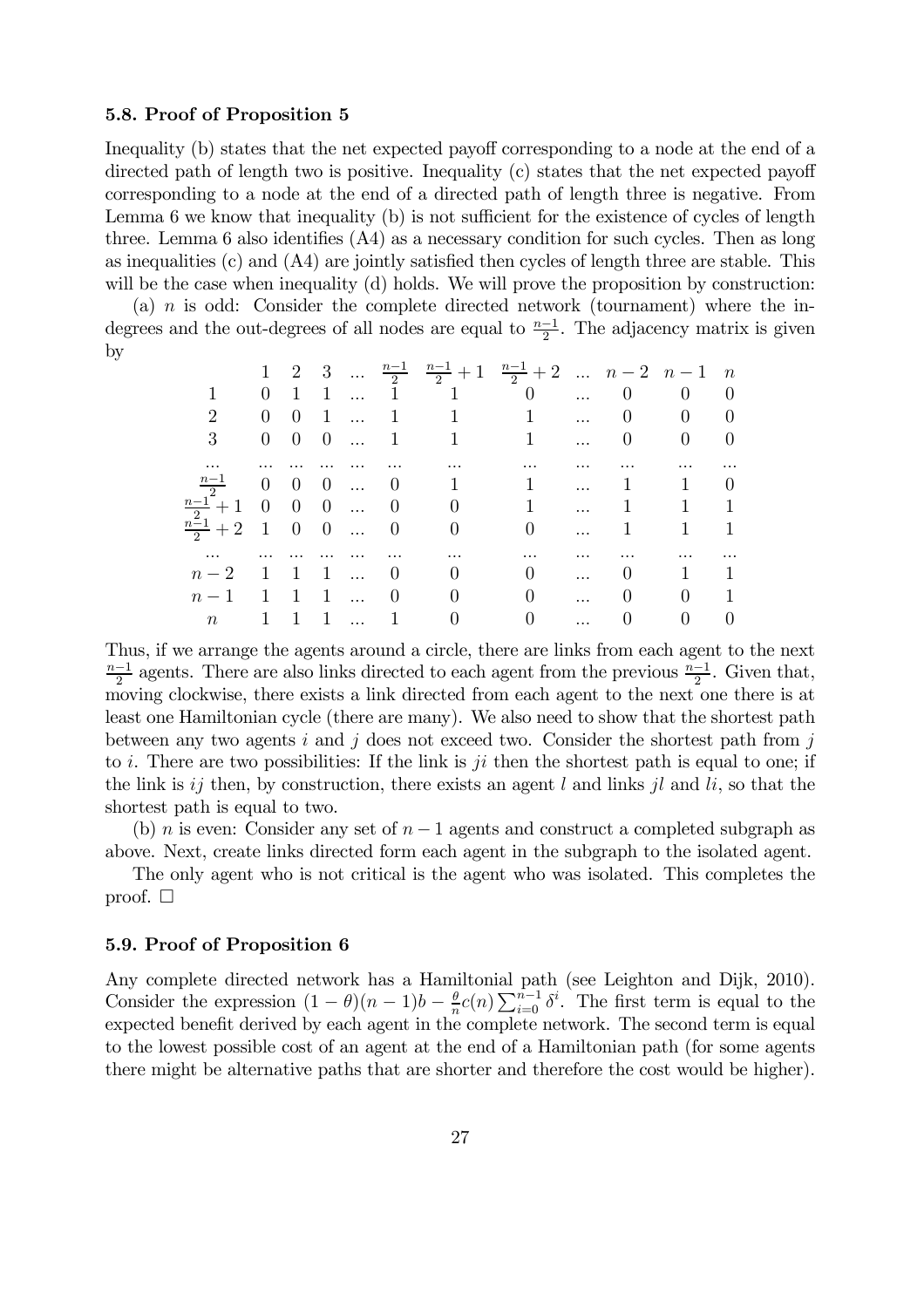Thus, the expression shows the highest possible expected payoff of an agent at the end of the Hamiltonian path. The expression is decreasing in  $n$  which completes the proof.  $\Box$ 

# References

- [1] Acemoglu, D., Carvalho, V., Ozdaglar, A., Tahbaz-Salehi, A., 2012. The network origins of aggregate ‡uctuations. *Econometrica* 80, 1977-2016
- [2] Acemoglu, D., Carvalho, V., Ozdaglar, A., Tahbaz-Salehi, A., 2014. Systemic risk in endogenous financial networks. Columbia Business School Research Paper No. 15-17. Available at SSRN: https://ssrn.com/abstract=2553900 or http://dx.doi.org/10.2139/ssrn.2553900
- [3] Acemoglu, D., Ozdaglar, A., Tahbaz-Salehi, A., 2015. Systemic risk and stability in …nancial networks. *American Economic Review* 105, 564-608
- [4] Acemoglu, D., Ozdaglar, A., Tahbaz-Salehi, A., 2017a. Networks, shocks, and systemic risk. In Bramoulle, Y., Galeotti, A., Rogers, B., (eds.) The Oxford Handbook on the Economics of Networks, Oxford University Press, NY
- [5] Acemoglu, D., Ozdaglar, A., Tahbaz-Salehi, A., 2017b. Microeconomic origings of macroeconomic fat tail risks. *American Economic Review* 107, 54-108
- [6] Adler, I., Alon, N., Ross, S., 2001. On the maximum number of Hamiltonian paths in tournaments. *Random Structures and Algorithms* 18, 291–96
- [7] Babus, A., 2016. The formation of financial networks. *Rand Journal of Economics* 47, 239-72
- [8] Babus, A., Allen, F., 2009. Networks in finance. In Kleindorfer, P., Wind, J., (eds.) Network-Based Strategies and Competencies, Wharton School Publishing, Upper Saddle River, 367-82
- [9] Bala, V., Goyal, S., 2000. A noncooperative model of network formation. *Econometrica* 68, 1181-229
- [10] Blume, L., Easly, D., Kleinberg, J., Kleinberg, R., Tardos, E., 2013. Network formation in the presence of contagious risk. *ACM Transactions on Economics and Computation* 1 (2), Article 6
- [11] Bougheas, S., Kirman, A., 2015. Complex financial networks and systemic risk: A review. In Commendatore, P., Kayam, S., Kubin, I., (eds.) Complexity and Geographical Economics: Topics and Tools. Springer, Heidelberg, 115-39
- [12] Caballero, R., Simsek, A., 2013. Fire sales in a model of complexity. *Journal of Finance* 68, 2549–87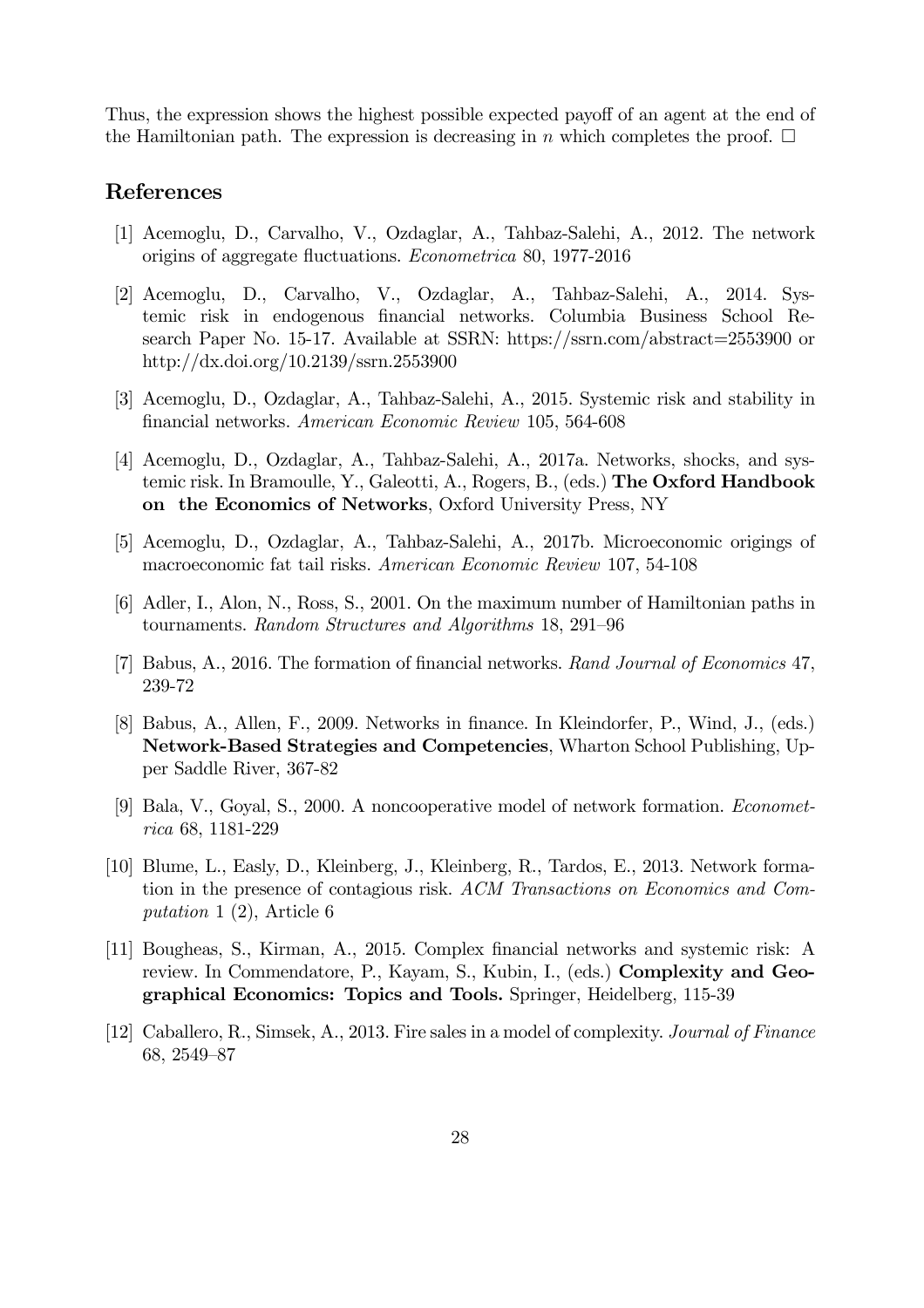- [13] Carvalho, V., 2014. From micro to macro via production networks. *Journal of Economic Perspectives* 28, 23-48
- [14] Chai, S.-K., 1993. An organizational cconomics theory of antigovernment violence. *Comparative Politics* 26, 99-110
- [15] Cohen-Cole, E. Patacchini, E., Zenou, Y., 2010. Systemic risk and network formation in the interbank market. CAREFIN Research Paper No. 25/2010. Available at SSRN: https://ssrn.com/abstract=1799925
- [16] Cooper, R., John, A., 1988. Coordinating coordination failures in Keynesian models. *Quarterly Journal of Economics* 103, 441-63
- [17] Diamond, D., Rajan, R., 2011. Fear of fire sales, illiquidity seeking, and credit freezes. *Quarterly Journal of Economics* 126, 557-91
- [18] Diamond, P., 1982. Aggregate demand management in search equilibrium. *Journal of Political Economy* 90, 881-94
- [19] Dutta, B., Ghosal, S., Ray, R., 2005. Farsighted network formation. *Journal of Economic Theory* 122, 143 – 64
- [20] Dutta, B., Mutuswami, S., 1997. Stable networks. *Journal of Economic Theory* 76, 322-44
- [21] Eisenberg, L., Noe, T., 2001. Systemic risk in financial systems. *Management Science* 47, 236–49
- [22] Elliott, M., Golub, B., Jackson, M., 2014. Financial networks and contagion. *American Economic Review* 104, 3115-53
- [23] Erol, S., Vohra, R., 2014. Network formation and systemic risk. PIER Working Paper No. 15-001. Available at SSRN: https://ssrn.com/abstract=2546310 or http://dx.doi.org/10.2139/ssrn.2546310
- [24] Gabrieli, S., Georg, C., 2014. A network view on interbank market freezes. Available at SSRN: https://ssrn.com/abstract=2542162 or http://dx.doi.org/10.2139/ssrn.2542162
- [25] Glasserman, P., Young. P., 2016. Contagion in financial networks. *Journal of Economic Literature* 54, 779-831
- [26] Hamilton, M., Milne, B., Walker, R., Burger O., Brown, J., 2007. The complex structure of hunter–gatherer social networks. *Proceedings of the Royal Society B* 274, 2195- 222
- [27] Harary, F., Moser, L., 1966. The theory of round robin tournaments. *The American Mathematical Monthly* 73, 231-246